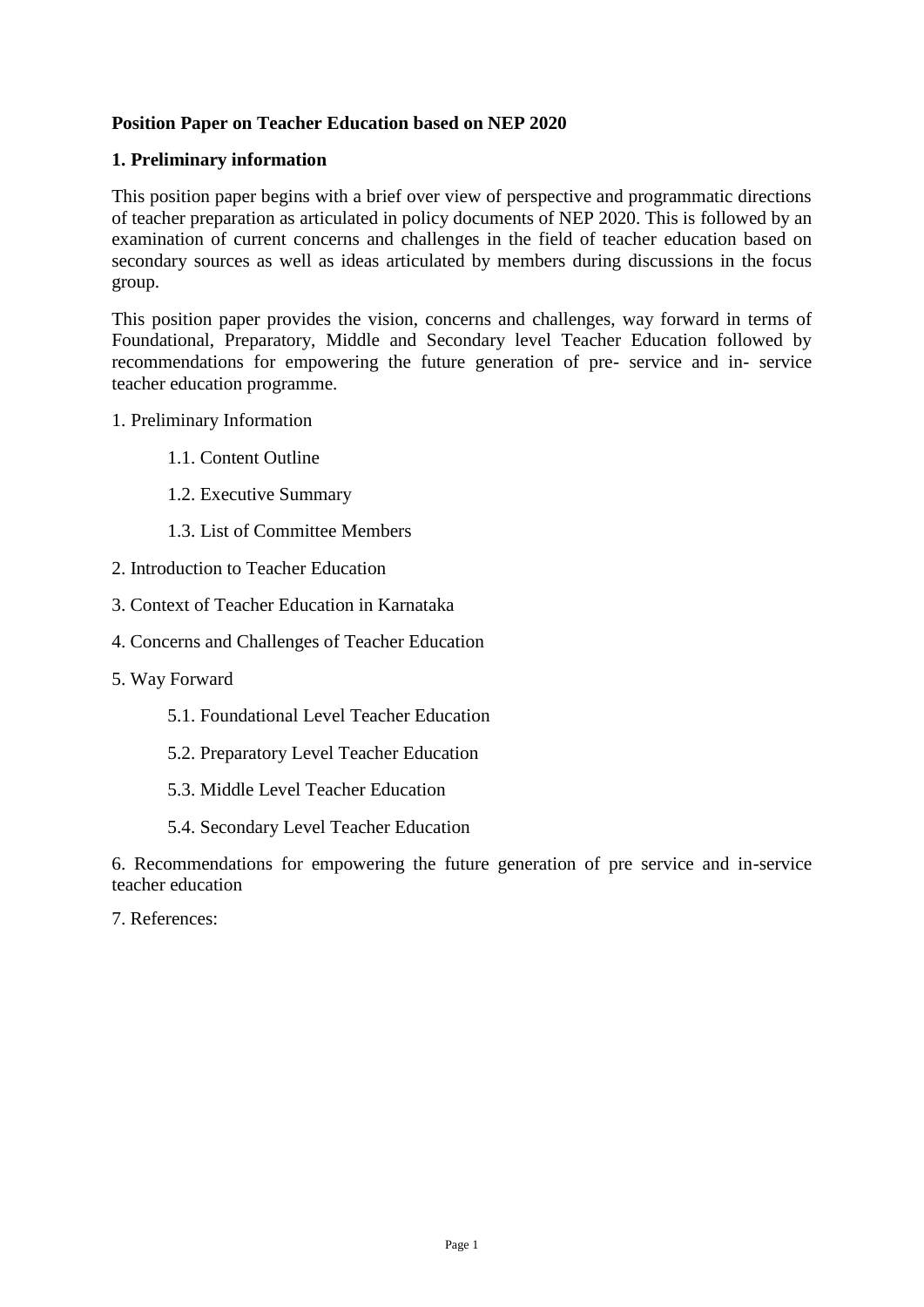## **1.2. EXECUTIVE SUMMARY**

It has been aptly remarked, "If you educate a boy, you educate one individual but if you educate a girl, you educate the whole family and if you educate a teacher, you educate the whole community".

Teachers truly shape the future of our children – and, therefore, the future of our nation. Teaching is considered as the noblest of all the professions. It is through teachers that our children are imparted with **values, knowledge, empathy, creativity, ethics, life skills and**  social responsibility, teachers thus form the very heart of the education process, and represent an indispensable vehicle towards a progressive, just, educated and prosperous society.

Education of a teacher truly drives the greatest change for community and makes progress in achieving societal transformation. Hence, the varied dimensions of teacher education mentioned in NEP 2020, has to be properly analysed with **social concern, responsibility and integrated view for policy implementation.**

NEP 2020 in its purpose clearly stated that all students at all levels of school education are taught by passionate, motivated, highly qualified, professionally trained and well-equipped teachers.

**In this context, NEP 2020 also recommends ground breaking policy changes in teacher education system** to resolve many issues/challenges faced by the teachers/educationists at different stages **(foundational, preparatory, middle and secondary)** of the school education both at pre-service and in-service.

Major transitions indicated in NEP 2020 for teacher education are mentioned below:

- a) Restoring integrity and credibility to the teacher education ssystem
- b) Moving teacher education into multidisciplinary colleges and universities
- c) Pedagogical approaches of teacher education
- d) Linking school experiences/internship/mentoring with pre-service training programme
- e) Admission to pre-service teacher preparation programme
- f) In-service education and training programme

**Context of Teacher Education** is analysed in terms of four levels of teacher education:

a) **Foundational stage**: Karnataka has a long history of teacher education which began in 1954. Pre-primary teacher education curriculum was developed way back in 1977-78. It has been 35 years old and no attempt has been made to revise it. In 1978, one year teacher education programme for Nursery stage with eligibility of X standard was started and same was being used till 1998. In 1998, NCTE prescribed a 2 years teacher training course with eligibility criteria of PUC with minimum of 50% marks.

In the mean while NCTE provided DPSE curriculum in 2015. Based on this, Government of Karnataka has started 2 years DPSE in 2019-20. Anganawadi workers and Balasevikas have a very short teacher training program of **6 months to one year,** where the pedagogical component is negligible. Hence there is an urgent need for developing a suitable and meaningful teacher training program at foundational stage of school education.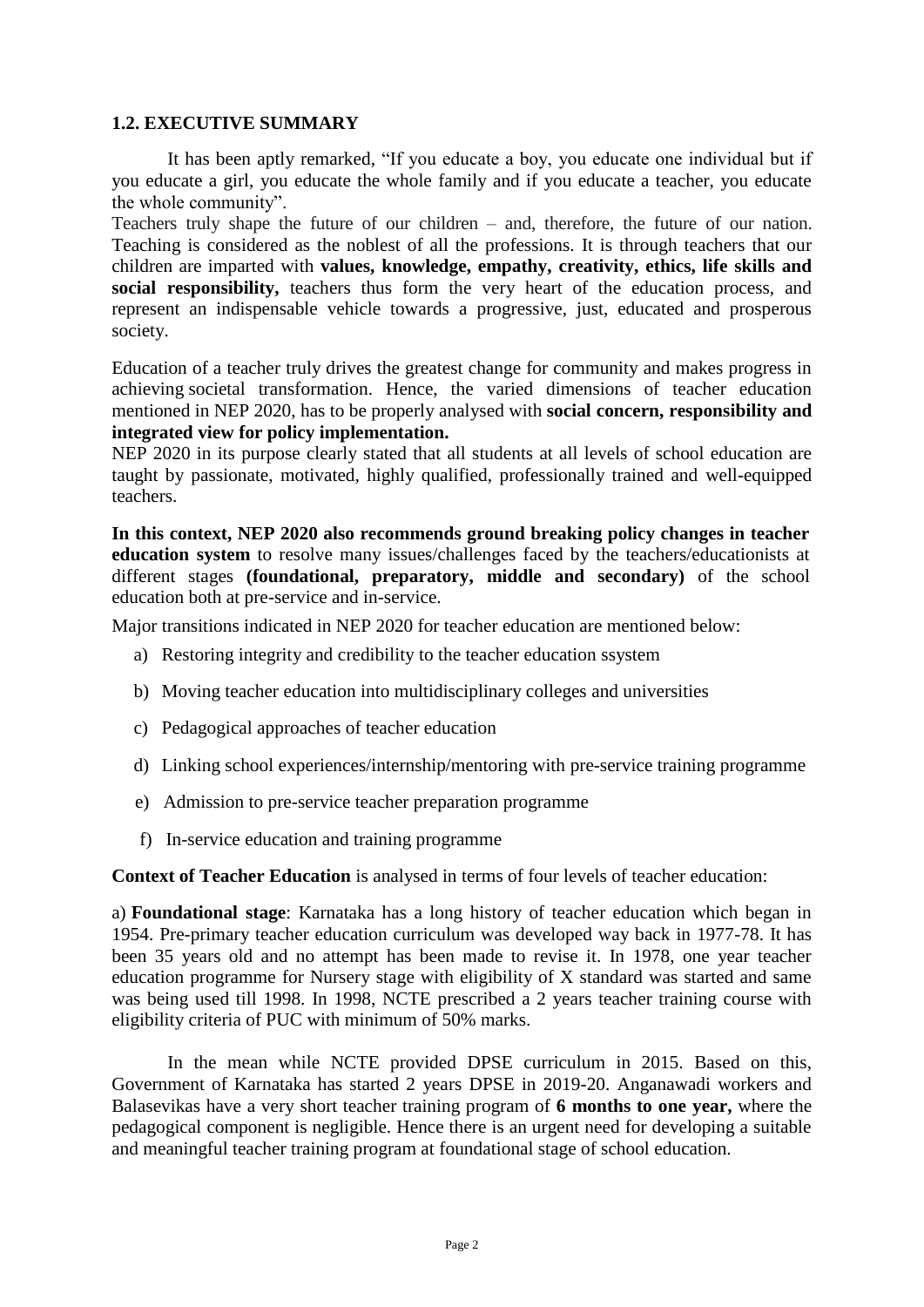#### b) **Preparatory and middle stage**

Elementary stage: The first training college was started in Dharwad in the year 1857, in order to train the school teachers. Both TCL (Teacher Certificate Lower) for teachers with class 8 qualification and TCH (Teacher Certificate Higher) for teachers with SSLC qualification with one year duration were existing prior to reorganization of states in 1956. The duration of TCH course was increased to 2 years and curriculum was revised in the year 1966. PUC was made minimum qualification for the entrance to TCH course in the year 1987-88.

The curriculum for the TCH course was revised from the academic year 2002-03 and the course was renamed as Diploma in Education (D,Ed.) course. The duration of the course was extended from two years to two and half years to include six months of internship. It was reduced to two years due to popular demand in 2004-05- and 3-months internship was made part of the two years course. The number of D.Ed. colleges in the year 2004-05 were 675. In 2007 the number increased to 888.

The curriculum for the elementary teacher education program was revisited in the academic year 2002-2003 to include a 3-month internship as a part of the 2-year course. Currently, there are 178 institutions that offer a Diploma in Elementary Education (D. El. Ed.) for aspiring teachers in Karnataka.

#### c) **Secondary stage**

The origin of teachers' education for secondary school can be traced back to early  $19<sup>th</sup>$ century, state initiatives for teacher training were ensured in 1815, which is one of the earliest recorded views in support to the training needs of school teachers.

In 1947, at the eve of independence, there were 650 training schools with enrolment of 38,770 students. The number of secondary training colleges all over the country was only 42 with an enrolment of 3100 teacher trainees. In the field of teacher education, many new trends and innovations have emerged in our country and abroad.

After independence, Government of India took the task of reconstruction of Indian education on priority basis. Likewise, many committees and commissions were set up by the Government of India for strengthening the system of teacher education in India.

#### **d) In-service training**

In-service training sessions are crucial to adapt to the fast-changing educational landscape. The in-service training provided to teachers includes modules on curriculum knowledge, exclusion practices, inclusive policies, gender sensitization and initiatives to support Children with Special Needs (CWSN). However, the execution of these programs and institutional support has not resulted in a pronounced improvement in the student learning outcomes. [\(KKC, 2013\)](http://ksdl.karnataka.gov.in/jnanaayoga/Archives/KJA%20Reports%20Sep%202008-March%202013/Strengthening%20and%20Empowering%20of%20State%20Education%20Resource%20Centres%20in%20Karnataka.pdf).

Teacher's education is undergoing rapid changes in keeping pace with the demand of learning and expectation of learners, community and society as a whole. Various efforts have been made to improve teacher education. But gaps can still be seen. It should also aim to upgrade the standard of teachers' education, enhance the professional and social status of teachers and develop a sense of commitment among them (Indian society for training and development 2009, New Delhi, India).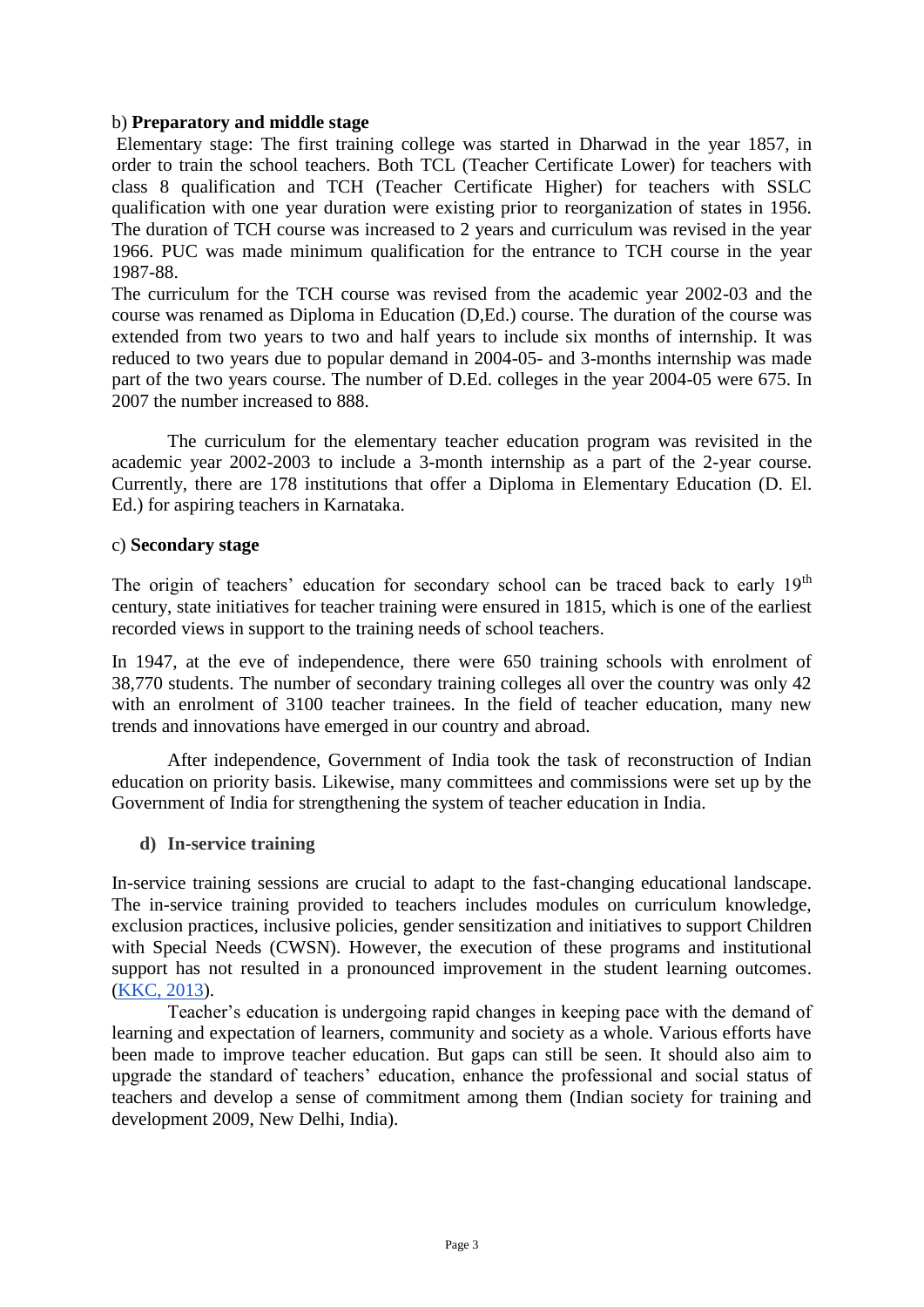# **Concerns and Challenges for four stages of integrated teacher Education:**

#### **Concerns:**

1. Foundational level teacher education is inadequate in Karnataka, no specially designed teacher training course to prepare teachers for foundational classes.

2. Professionalism is not found among teacher educators at different levels of teacher education.

3. Curriculum and pedagogy followed in colleges of teacher education is not learner friendly and not preparing teachers to face new challenges.

4. Inadequate internship / school experiences/mentoring to trainees in the training period at the different levels of teacher education.

5. No specially designed training courses for foundational level and for higher secondary level teachers both at in-service and pre service levels.

6. No scope for reskilling and up skilling of required competencies among teachers in unaided schools and college of teacher education.

7. There is no mechanism for vertical mobility of teachers.

8. No proper research opportunities to school teachers and teacher educators.

9. No proper collaboration between school education, higher education and teacher education

#### **Challenges:**

- 1. Preparing a uniform curriculum across the country for different levels of preservice teacher education.
- 2. Designing the curriculum for teacher education for different levels by mapping with school education
- 3. Identifying the potential of the institutions to allocate centres for different stages of teacher education.
- 4. Identifying the qualified and qualitative teacher educators for training teachers
- 5. Training pre-service and in-service teachers for  $21<sup>st</sup>$  Century skills
- 6. Training of existing teachers to face the new challenges as per NEP 2020
- 7. Preparing and equipping teachers for changing roles and responsibilities.
- 8. Changing the attitude of the teacher educators as per the changing roles and responsibilities at the multi-disciplinary institutions
- 9. Attracting meritorious students to different levels of teacher education courses
- 10. For the internship/mentoring/ school experiences in pre-service training programme, linking of local schools to the multidisciplinary training institutions.
- 11. For vocational educational requirements**,** training the trainees according to the requirement to secondary school level.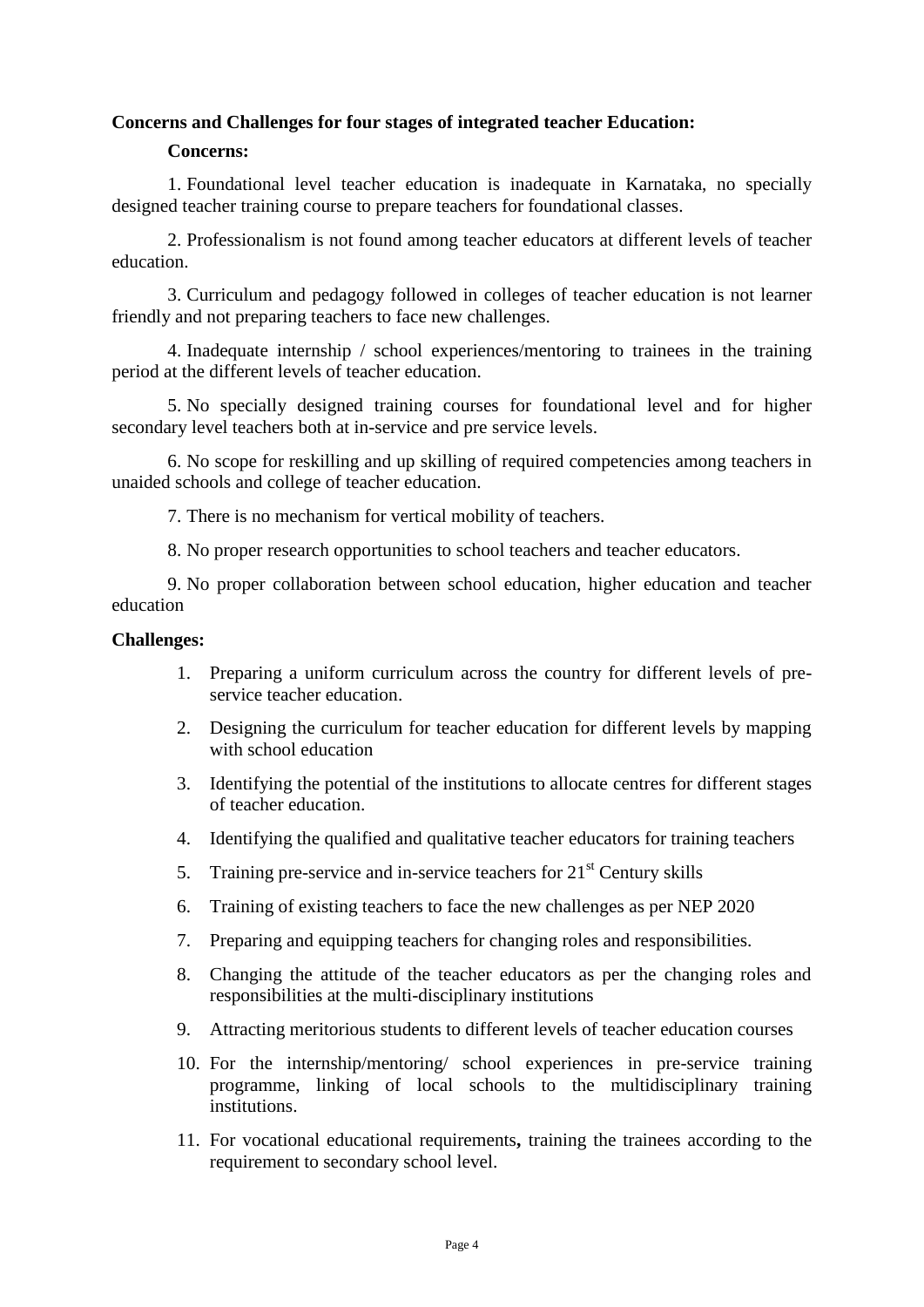- 12. Need to shift **assessment processes from content to competencies**, by emphasizing on **optimized learning and development of all the students both at school and teacher education level.**
- 13. Need for changing the track of students' assessment according to **continuous and comprehensive evaluation and competency-based assessment.**
- 14. Need to promote learning and development of all the teacher aspirants by testing their higher-order skills (analysis, critical thinking and creativity with conceptual clarity).

**The integrated teacher education programme** shall be offered after senior secondary or its equivalent examination as per NEP 2020 at foundational, Preparatory, middle and secondary level. Each stage is discussed in terms of Curriculum (content inputs), pedagogical approaches to be followed, Internship/mentorship/school experiences, Evaluation/ Assessment and recommendations for Pre service and In-service training at different levels.

# **Recommendations for Teacher Education are as follows**:

- Minimum qualification for teacher educators at multi-disciplinary institutions has to be specified.
- The training institutions have to be ear-marked separately for foundational, preparatory, middle and secondary levels.
- Security of qualified teachers in government, aided and unaided institutions have to be taken care of for giving quality training for teacher aspirants.
- Direct practical-oriented teacher training programmes have to be focused over giving importance to online teacher training courses.
- During teacher training & assessment, equal weightage has to be given for curricular, co-curricular and extra-curricular activities throughout teacher training programmes.
- Research opportunities have to be provided and promoted to upgrade the teachers and teacher educators.
- Research and development wing should be started/strengthened at DSERT to promote research activities among teachers and teacher educators.
- Online course certificates from MOOC, NPTEL etc. should be considered for upgrading the status, if teacher aspirants would like to enhance their expertise in the related subjects or skills.
- Special provision must be given to the teacher aspirants from rural, backward, tribal, women students / marginalised social groups in order to promote the policy of equity and access to education.
- If possible, differently abled teacher aspirants should be given preference for teacher education
- The teacher preparation should **act as an instrument** in the realization of **national goals and people's aspirations** and should reflect the **Indian heritage**.
- This new curriculum should familiarize teachers with the **social, cultural customs and values of native communities** in order to meet the needs of future students in the context of NEP 2020.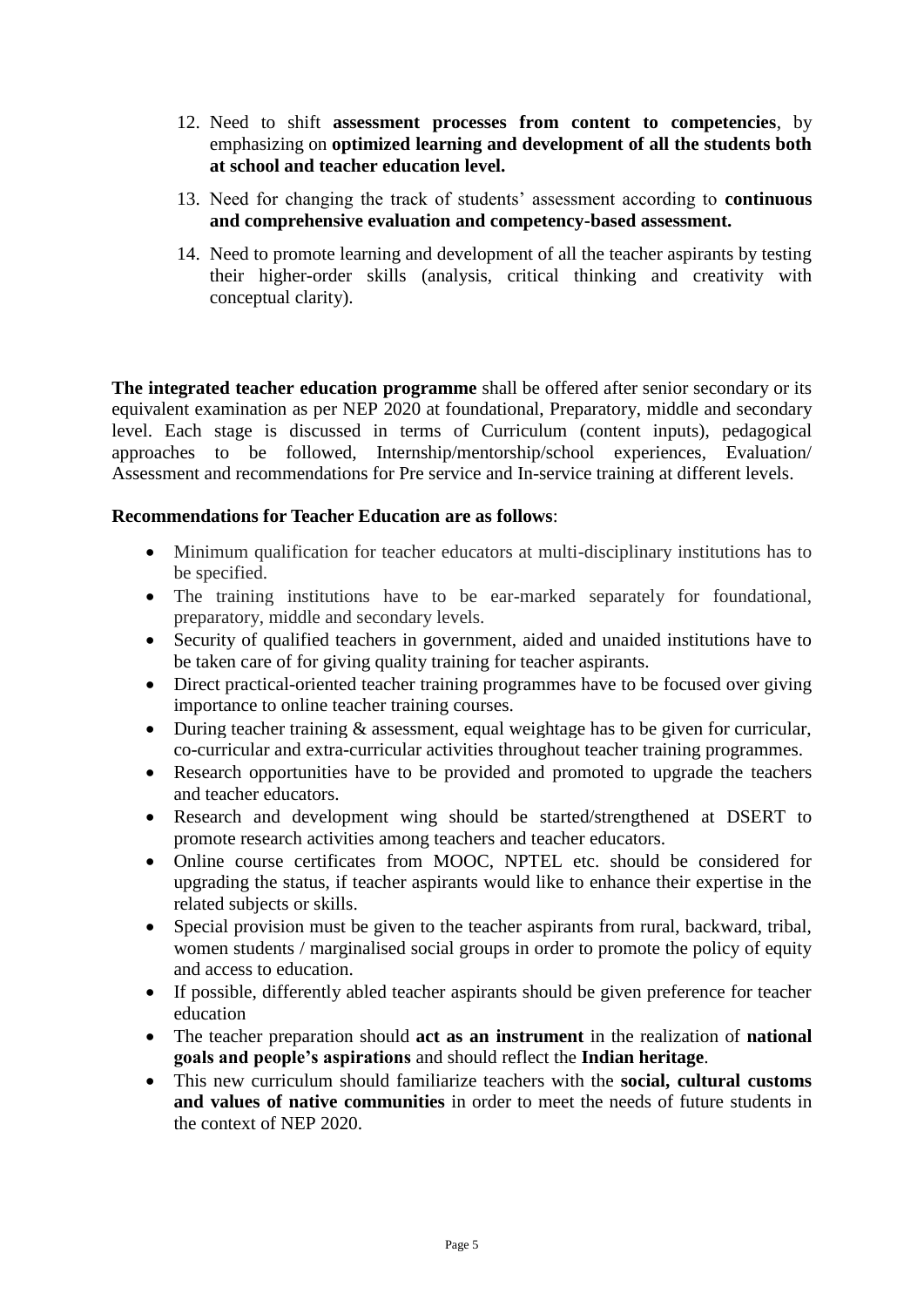- In order to create proper curricular structures for qualitative teacher education/training at 4 levels the **benchmarks** have to be set combined with **study, integration and practice**.
- Higher Education Department and School Education Department must come together to frame Curriculum framework for Teacher education.
- A scheme of scholarships for meritorious students should be established for the purpose of attracting outstanding candidates to B.Ed. programmes. This can be implemented by respective state governments/UTs.
- Every teacher Education institution should be accredited by National accrediting agency framed for the purpose of assessing and accrediting teacher education institutions.
- Department of Higher Education should set up a national mission for mentoring. This mission will focus on mentoring with a large pool of outstanding senior/retired faculty to provide mentoring /professional support to teacher educators.
- Subject wise networking has to be created for exchange of ideas for innovative practices among teacher educators at different levels.
- Outstanding teachers with demonstrated leadership and management skills would be trained over time to take on academic leadership positions in schools/school complexes, BRCs DIETs, CTEs and DSERT.
- **Professionalism is yet another concern** which must be viewed in terms of professional parameters, professional behaviour and professional responsibilities.
- For vocational educational requirements**, co-opting the experts** either from **industry / business /other vocational background** and training them according to the requirement to secondary school level is a biggest challenge.

#### **1.3. Committee Members:**

#### **1. Dr.H.V. Vamadevappa Chairperson**

Former Principal, M.M. College of Education, Davangere-577004

#### **2. Dr. Girija N Srinivasalu Member**

Director, NHQASDC, New Horizon Educational Institution, Bangalore

#### **3. Dr.Vishnu M Sindhe Member**

Assistant Professor, Akkamahadevi University, Vijayapura

#### **4. Prof. Sathyanarayana M.S. Member**

Chairman, Sri Sathya Sai Vishwaniketanam, Hampi, Vijayanagar Dist.

#### **5. Dr. Chidananda.A.L Member**

Co-ordinator, Department of Education, Mangalore Uuniversity, Mangalore

#### **6. Dr. Trishta Ramamurthy Member**

Founder, Aikya Schools, Bangalore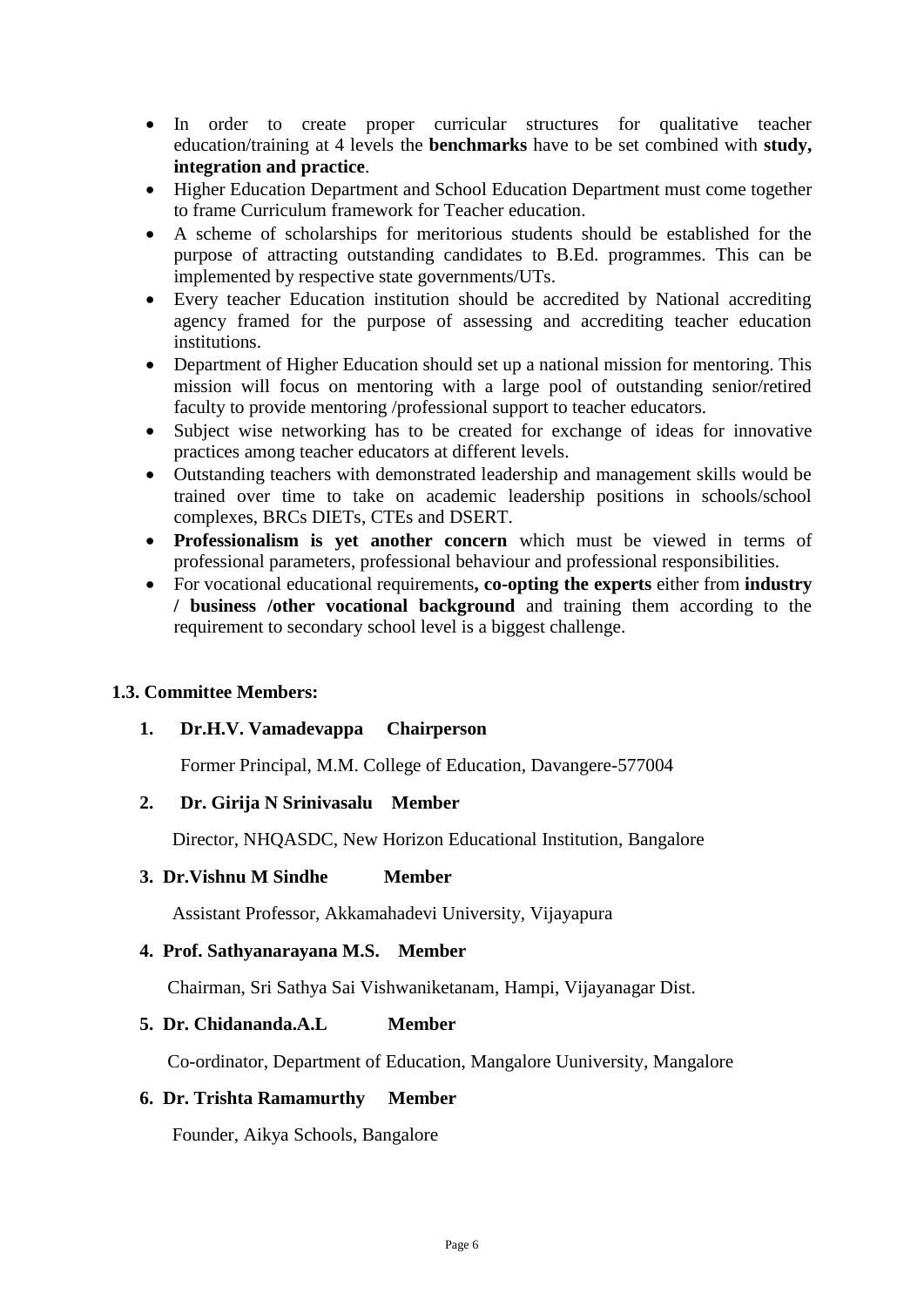| 7. Dr. Masooda Jamal    | <b>Member</b>          |
|-------------------------|------------------------|
| Lecturer, DIET, Haveri  |                        |
| 8. Smt. Vinutha         | Co-ordinator           |
| SADPI, DSERT, Bangalore |                        |
| 9. Director, DSERT      | <b>Nodal officer</b>   |
| 10. Nodal DIET          | <b>Bangalore North</b> |

# **POSITION PAPER ON TEACHER EDUCATION AS PER NEP 2020**

#### **Vision of NEP 2020**

1. Teacher Education is truly vital in creating the team of teachers that will shape the next generation. Teacher preparation is an activity that requires multidisciplinary perspectives and knowledge, the formation of **dispositions and values, and the development of practice under the best mentors.** Teachers must be grounded in **Indian values, ethos, knowledge and traditions, while also being well versed in the later advances in education and pedagogy** (NEP 15.1).

2. Recognizing that the teachers will require training in high quality content as well as pedagogy, teacher education will gradually be moved by 2030 into multidisciplinary colleges and universities. As colleges and universities all move towards becoming multidisciplinary, they will also aim to house outstanding education departments that offer B Ed., M. Ed., and Ph.D., in education." [NEP 2020, 5.22]

3. Fundamental principles of the education system include "teachers and faculty as the heart of the learning process – their recruitment, continuous professional development, positive working environments and service conditions" [NEP 2020, Principles of this Policy, p.5]

#### **2. Introduction:**

It has been aptly remarked, "If you educate a boy, you educate one individual but if you educate a girl, you educate the whole family and if you educate a teacher, you educate the whole community".

Teachers truly shape the future of our children – and, therefore, the future of our nation'. Teaching is considered as the noblest of all the professions. It is through teachers that our children are imparted with **values, knowledge, empathy, creativity, ethics, life skills and**  social responsibility, teachers thus form the very heart of the education process, and represent an indispensable vehicle towards a progressive, just, educated and prosperous society (NEP 5.1).

Education of a teacher truly drives the greatest change for community and makes progress in achieving societal transformation. Hence, the varied dimensions of teacher education mentioned in NEP 2020, has to be properly analysed with **social concern, responsibility and integrated view for policy implementation.**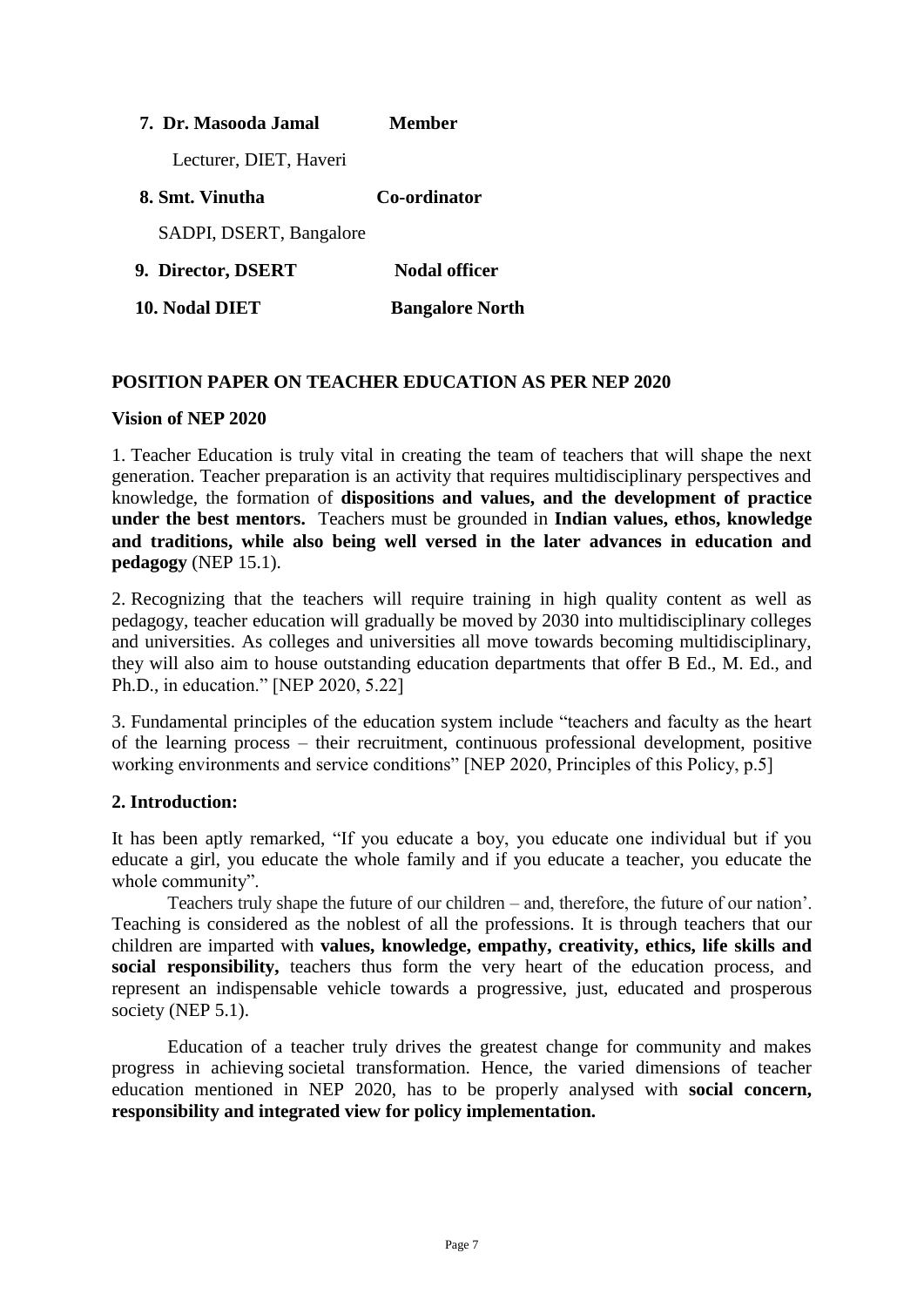NEP 2020 in its purpose clearly stated that all students at all levels of school education are taught by passionate, motivated, highly qualified, professionally trained and well-equipped teachers.

# **Teacher education speaks both about pre-service and in-service training for the school education.**

**In this context, NEP 2020 also recommends ground breaking policy changes in teacher education system** to resolve many issues/challenges faced by the teachers/educationists at different stages **(foundation, preparatory, middle and secondary)**  of the school education both at pre-service and in-service.

#### **Major transitions indicated in NEP 2020 for teacher education are as follows:**

#### **a) Restoring integrity and credibility to the teacher education system:**

The integrity and credibility of the teacher education system has unfortunately taken a great hit and witnessed a severe decline due to the thousands of teacher education institutions that are solely commercial operations where little if any teacher education is taking place. If teacher education is to improve and reach the levels of integrity and credibility required to restore the prestige of the teaching profession and thereby attain a successful school system. Such sub-standard standalone teacher education institutions will have to be closed immediately while good institutions with positive intent strengthened (DNEP2019, 15 para 4)

#### **b) Moving teacher education into multidisciplinary colleges and universities:**

The objective of NEP 2020 is to ensure that teachers are given the highest quality training in **content, pedagogy and practice**, by moving the teacher education system into **multidisciplinary colleges and universities**, and establishing the **four years integrated Bachelor's degree** as the minimum qualification for all school teachers.

Teacher education for all levels-**foundational, preparatory, middle and secondary –** will take place within the university/higher education system, the four years pre- service teacher preparation programme for different tracks will be offered at the university level as a dual degree (in education together with any desired specialized subject) undergraduate programme of study, and will thus include both disciplinary as well as teacher preparation courses. The different tracks that teachers will be prepared for in a B.Ed. programme will include:

- a. Foundational and preparatory school generalist teachers
- b. Subject teachers for Middle and Secondary School
- c. Special Education teachers
- d. Art teachers (including visual and performing arts)
- e. Teachers for Vocational education, and
- f. Physical education Teachers

The four years degree will be on par with other undergraduate degrees and students with a four years integrated B.Ed. will be eligible to move on to a master's degree program in either disciplinary stream or the pedagogic stream. (DNEP2019, P5. 5.1)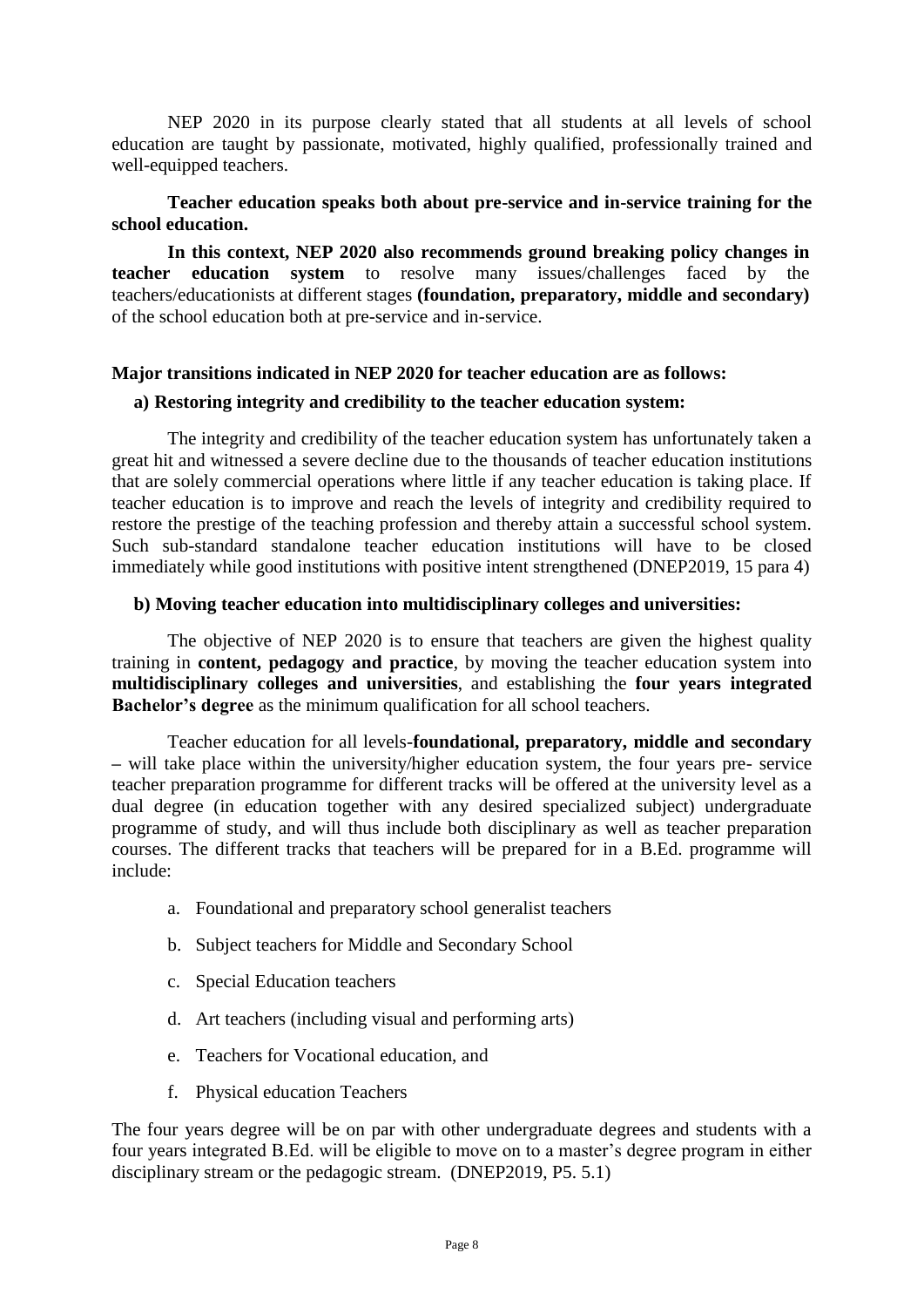Teacher education in multidisciplinary colleges or universities would ensure that teacher education benefits **from interaction with other areas of higher education,** and that student teachers develop in liberal spaces with access to a full range of academic resources, including libraries, internet and extra- curricular activities.

Teachers-in-training would thereby be able to interact with peers from other disciplines and be taught by faculty in allied disciplines of education such as psychology, child development, and social sciences making them that much stronger as teachers when they graduate. Multidisciplinary settings will also ensure that the disciplinary components of integrated programmes will be offered by experts from the relevant departments.

# **Types of teacher education programme:**

- 1. 4-year integrated teacher education programme: By 2030 the minimum degree qualification for teaching will be a 4-year integrated B.Ed. degree that teaches a range of knowledge, content and pedagogy and includes strong practicum training in the form of student-teaching at local schools."
- 2. 2-year B.Ed programme: "The 2 year B.Ed. programme will also be offered, by the same multidisciplinary institutions offering the 4 year integrated B.Ed. and will be intended only for those who have already obtained Bachelor's Degrees in other specialized subjects."
- 3. 1-year B.Ed., programme: "These B.Ed. programme may also be suitably adapted as 1 year B.Ed. programme, and will be offered only to those who have completed the equivalent of 4 year multidisciplinary Bachelor's Degrees or who have obtained a Master's degree in a specialty and wish to become a subject teacher in that specialty."

"All such B.Ed. degrees would be offered only by accredited multidisciplinary higher education institutions offering 4-year integrated B.Ed. programme". [NEP 2020, 5.23]

# **c) Curriculum-pedagogical approaches of teacher education**

In terms of areas for further reform with in the education component of the integrated B.Ed. program, multilevel, discussion based, and constructivist learning, and a concentration on foundational literacy/numeracy, inclusive pedagogy and evaluation, knowledge of India and its traditions, and the development in students of  $21<sup>st</sup>$  century skills such as problem solving, critical and creative thinking, ethical and moral reasoning, and communication and discussion abilities, are among the key areas of the curriculum with pedagogical approaches for teacher preparation that will be reformed and revitalized.

# **d) Linking school experiences/internship/mentoring with pre-service teacher education programme**

For the internship/mentoring/ school experiences in pre-service training programme local schools should be linked to the multidisciplinary training institutions.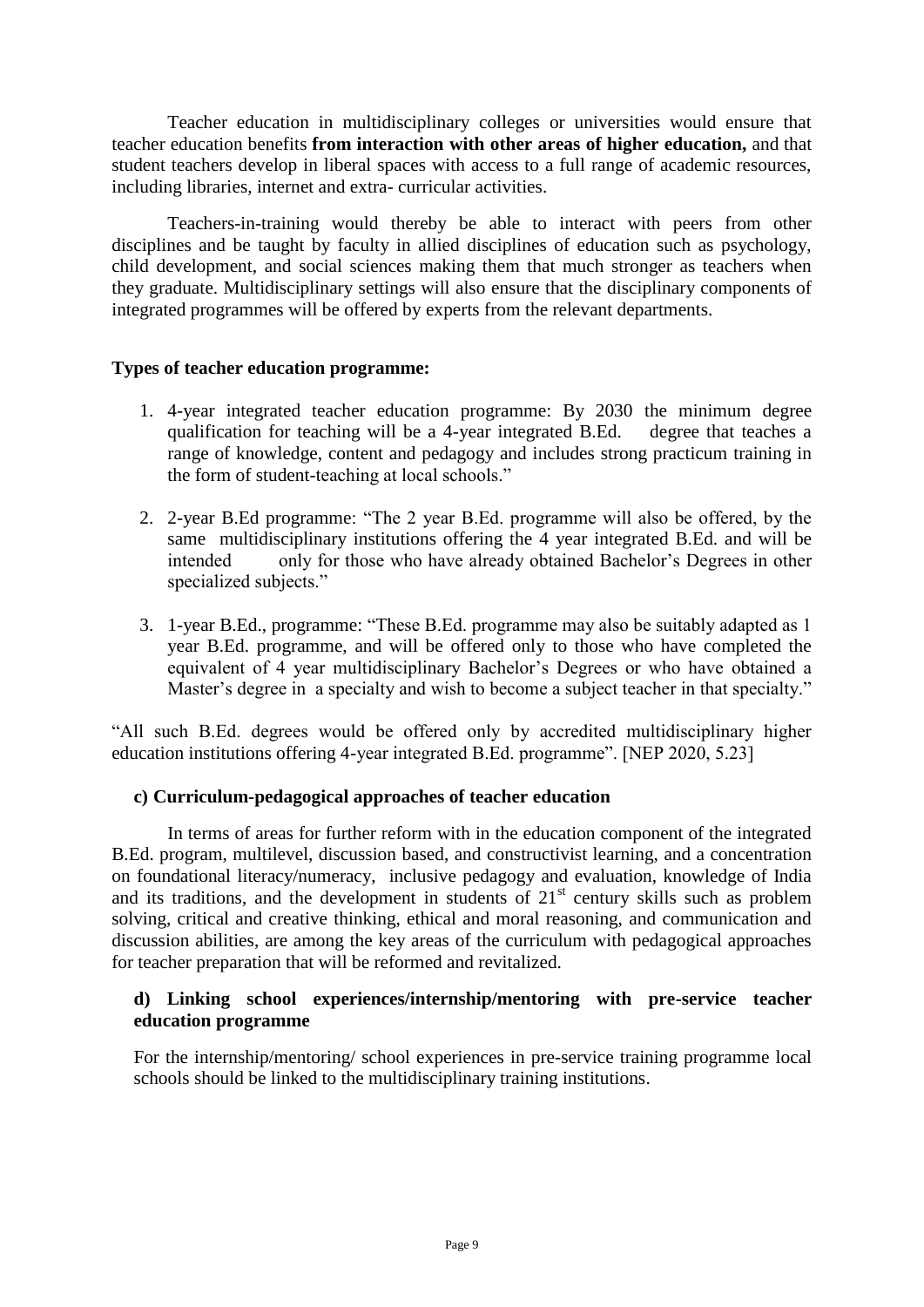## **e)Admission to Pre- Service Teacher Preparation Programme**

Admission to Pre- Service Teacher Preparation Programmes, like all HEI admissions will be carried out in large part through **subject and aptitude tests conducted by the National Testing Agency**.

#### **Selection of Candidates for the Four-Year B.Ed. Course:**

Candidates who are interested in joining the four-year integrated B.Ed. course should appear for an entrance examination, wherein they are tested rigorously in the following areas:

- 1. Passion and interest
- 2. Thorough content/ subject knowledge
- 3. Communication skills/Language skills
- 4. Talents like music, dance, yoga, sports and games, etc.
- 5. Knowledge of information and communication technology
- 6. Knowledge about Indian culture
- 7. Knowledge of values to become an ideal teacher
- 8. Scientific attitude
- 9. Motivating skills to develop rational thinking and curiosity
- 10. Professional attire and attitude
- 11. Collaborative skills and team work
- 12. Love, care and kindness to students

Candidates would be considered qualified to take up the course only if they secure a minimum of 50% in the entrance examination.

This is in keeping with the principles of separating Board examinations from official university entrance examinations, while the full criteria and process of admissions will be left to the universities and colleges offering these programmes.

#### **f)In Service teacher Education Programme as per NEP 2020:**

Departments of Education in **multi-disciplinary colleges and universities** must be able to offer programmes that are blended and part time, to enable practising teachers to continue their higher education studies and aspire for professional mobility. **DSERT, IASE, CTE** and **DIET**s must develop courses and activities for in service teachers as well as mentoring programs for beginning teachers.

All courses' offerings must be available in a range of formats including part time, evening, blended and online, in addition to full time programs. Working professional teachers need to be seen as an important student clientele of education departments, and programs that meet their research and higher education interests should be developed and offered in the online as well as face to face modes. The use of technology platforms such as SWAYAM/ DIKSHA for online training of teachers will be encouraged, so that standardized training programs can be administered to large numbers of teachers within short span of time.

#### **3. Context: Present position of pre-service teacher education programme in Karnataka**

There are mainly three types of teachers training institutions for imparting training to teachers in Karnataka i.e. Pre School, elementary and secondary levels of education respectively.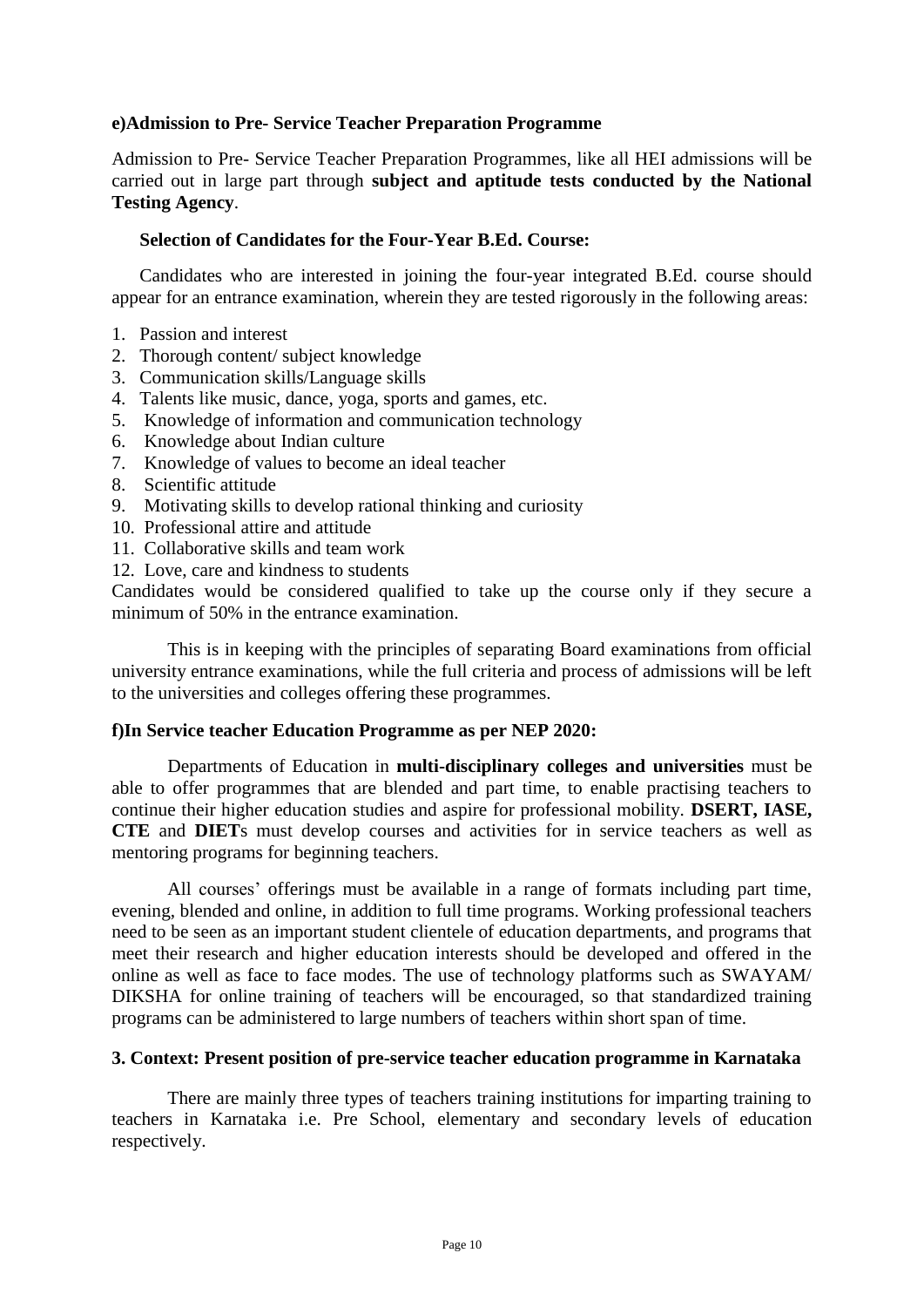#### **a) Foundational stage/ECCE Training**

Karnataka has a long history of teacher education which began in 1954. Pre-primary teacher education curriculum was developed way back in 1977-78. It has been 35 years old and no attempt has been made to revise it.

In 1978, one year teacher education programme for Nursery stage with eligibility of X standard was started and same was being used till 1998.

In 1998, NCTE prescribed a 2 years teacher training course with eligibility criteria of PUC with minimum of 50% marks.

In the mean while NCTE provided DPSE curriculum in 2015. Based on this, Government of Karnataka has started 2 years DPSE in 2019-20. Anganawadi teachers and Balasevikas have a very short teacher training program of **6 months to one year,** where the pedagogical component is negligible. Hence there is an urgent need for developing a suitable and meaningful teacher training program at foundational stage of school education.

#### Teacher Training in Anganwadis

There are 65,911 Anganwadis in Karnataka that serve 40 lakh children between the ages of 0 and 6 [\(DWCD\)](https://dwcd.karnataka.gov.in/info-2/INTEGRATED+CHILD+DEVELOPMENT+SERVICES+SCHEME/en). Anganwadi Workers (AWW) provide informal pre-school education to children between the ages of 3 and 6. All candidates applying to work in an Anganwadi are required to fulfil the selection criteria; they must be between 20 and 35 years and must have passed SSLC/10th Grade exams. AWW are provided with a 15-day training session and additional 2-day training sessions monthly; they are responsible for providing children with basic education, improving child growth and community building in rural areas. Due to the demanding nature of this role, AWW are unable to execute the allocated 120 minutes for preschool student training.

#### **b) Preparatory and middle stage/Elementary/D.Ed, programme.**

The first training college was started in Dharwad in the year 1857, in order to train the school teachers. Both TCL (Teacher Certificate Lower) for teachers with class 8 qualification and TCH (Teacher Certificate Higher) for teachers with SSLC qualification with one year duration were existing prior to reorganization of states in 1956. The duration of TCH course was increased to 2 years and curriculum was revised in the year 1966. PUC (XII) class was made minimum qualification for the entrance for TCH course in the year 1987-88.

The curriculum for the TCH course was revised from the academic year 2002-03 and the course was renamed as Diploma in Education (D, Ed.) course. The duration of the course was extended from two years to 2 and half years to include six months of internship. It was reduced to two years due to popular demand in 2004-05- and 3-months internship was made part of the 2 years course.

The number of D.Ed. colleges in the year 2004-05 were 675. In 2007 the number increased to 888.

The curriculum for the elementary teacher education program was revisited in the academic year 2002-2003 to include a 3-month internship as a part of the 2-year course. Currently, there are 178 institutions that offer a Diploma in Elementary Education (D.El.Ed) for aspiring teachers in Karnataka.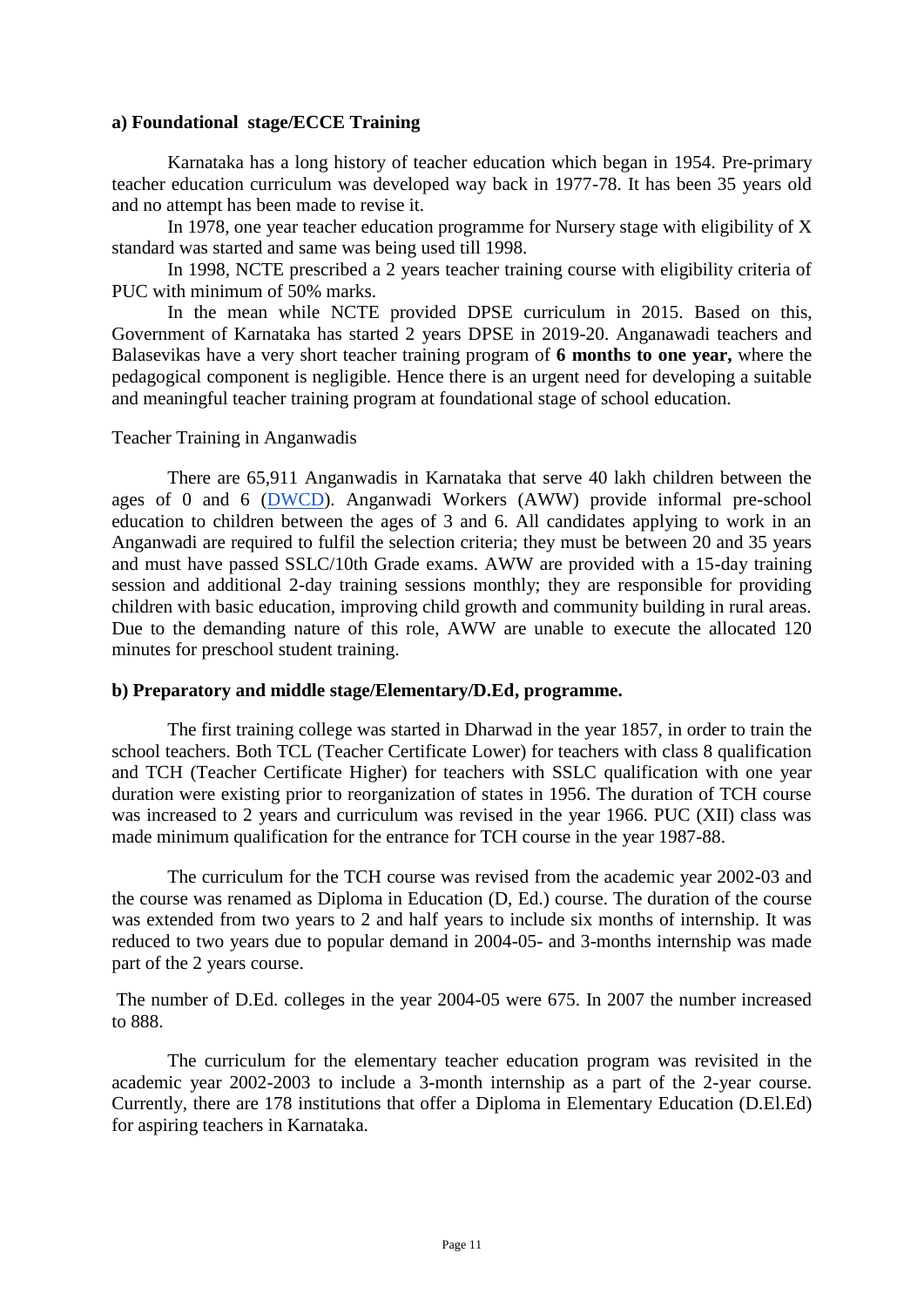As the emphasis on in-service teacher training has widened the gap between inservice education and pre-service education, the Karnataka Knowledge Commission established a status study to reform teacher education [\(KKC, 2011\)](http://14.139.60.153/handle/123456789/5544). This study highlights the need to re-examine the implementation of the internship component as this presently functions as a cursory practice with limited opportunities for reflection and learning. The revised Karnataka Elementary Teacher Education Curriculum (KETEC) is a comprehensive document developed for lower primary and higher primary education focused on supporting teachers to build learning experiences that are meaningful, reflective & relevant [\(KETEC,](http://dsert.kar.nic.in/circulars/te/DElEdCurriculum2016EnglishVersion.pdf)  [2016\)](http://dsert.kar.nic.in/circulars/te/DElEdCurriculum2016EnglishVersion.pdf) Although reflective teaching has been integrated into the D.Ed. curriculum (2013-14) by the DSERT, the implementation has not been successful in Karnataka due to gaps in the execution of training on Reflective Teaching Strategy and lack of feedback [\(Kumari & Naik,](https://files.eric.ed.gov/fulltext/EJ1098289.pdf)  [2016\)](https://files.eric.ed.gov/fulltext/EJ1098289.pdf).

#### **c) Secondary stage/B.Ed. programme**

The origin of teachers' education for secondary school can be traced back to early  $19<sup>th</sup>$ century, state initiates for teacher training were ensured in 1815, which is one of the earliest recorded views in support to the training needs of school teachers.

In 1947, at the eve of independence, there were 650 training schools with enrolment of 38,770 students. The number of secondary training colleges all over the country was only 42 with an enrolment of 3100 teacher trainees. In the field of teacher education, many new trends and innovations have emerged in our country and abroad.

After independence, Government of India took the task of reconstruction of Indian education on priority basis. Likewise, many committees and commissions were set up by the Government of India for strengthening the system of teacher's education in India.

The number of secondary training colleges all over the country was only 42 with an enrolment of 3100 teacher trainees.1

The professional preparation of teachers has been recognized to be crucial for the qualitative improvement of education since the 1960's (Indian education commission 1964- 1966), but very few concrete steps have been taken in the last 3 decades to operationalize this. The commission recommended the introduction of "integrated courses of general and professional education in universities with greater scope for self-study and discussion and a comprehensive programme of internship".2

Subsequently (1983-1985), the **Chattopadhyaya committee report** of the National commission on teachers observed that "What obtains in the majority of our teaching colleges and training institutes is woefully inadequate". "If teachers' education is to be made relevant to the roles and responsibilities of the new teacher, the minimum length of training for a secondary teacher should be five year following the completion of class XII. Reiterating the need…: To enable general and professional education to be pursued concurrently", the commission recommends that "To begin with we may have an integrated four-year programme".

**The National Policy on Education (1986-1992)** recognised that "teachers should have the freedom to innovate, to devise appropriate methods of communication and activities relevant to the needs and capabilities of and the concerns of the community". The policy further states that "teacher education is a continuous process and its pre service and in-service components are inseparable. As the first step the system of teacher education will be overhauled"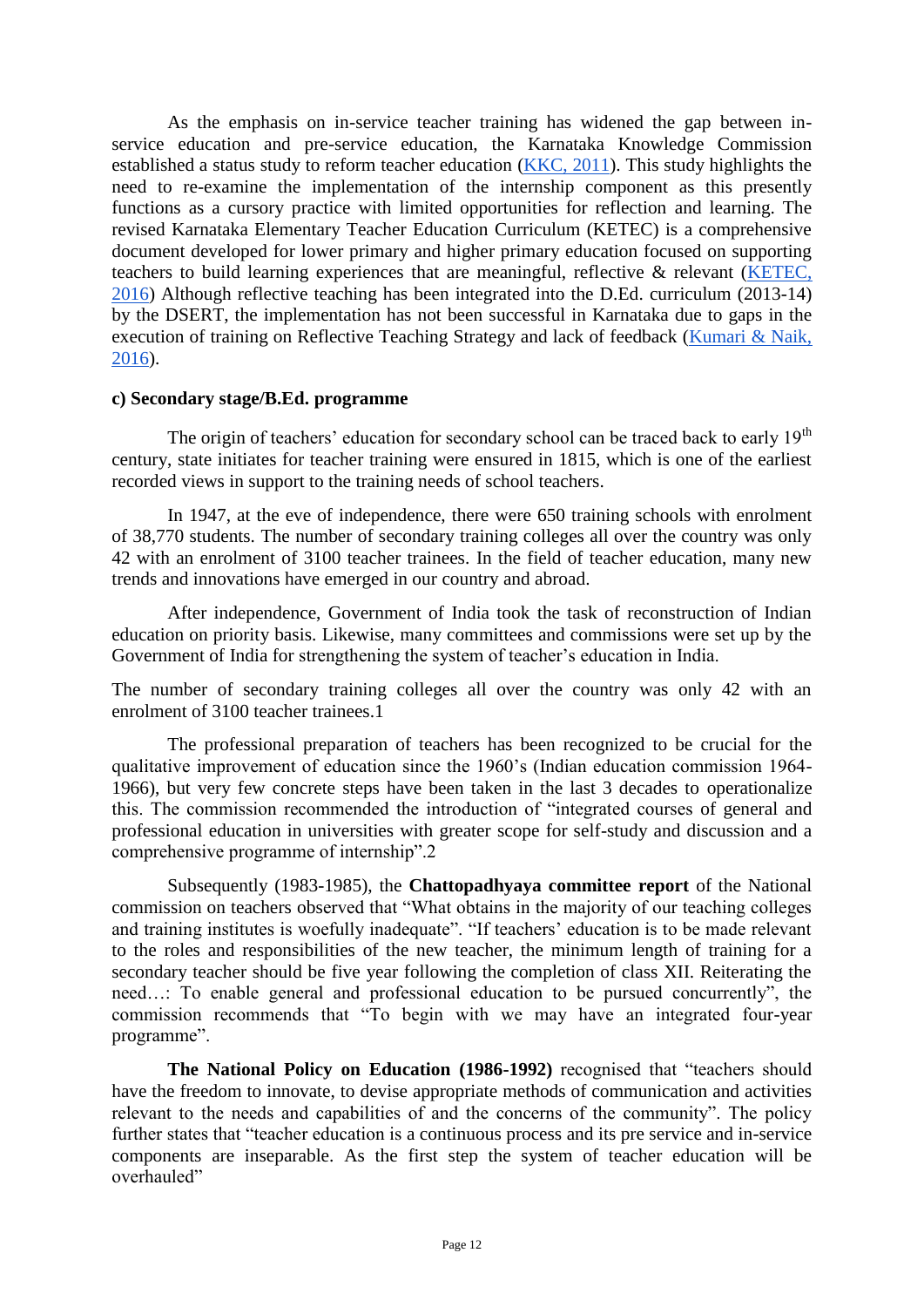**The Yashpal committee report (1993)** on learning without burden noted "inadequate programs of teacher's preparation led to unsatisfactory quality of learning in schools. The content of the programme should be restructured to ensure its relevance to the changing needs of school education. The emphasis in the programmes should be on enabling the trainees to acquire the ability for self-learning and independent thinking".

According to the **justice J S Verma commission (2012)** constituted by the supreme court, a majority of standalone TEIS over 10,000 in number are not even attempting serious teacher education but are essentially selling degrees for a price. Regulatory efforts so far have neither been able to curb the malpractices in the system, nor enforce basic standards for quality, and in fact have had the negative effect of curbing the growth of excellence and innovation in the sector. The sector and its regulatory system are, therefore in urgent need of revitalization through radical action, in order to raise standards and restore integrity, credibility, efficacy and high quality to the teacher education system. (NEP. 15.2.)

Although the extension of the B.Ed. program to two years has resulted in a significant improvement in the quality of teacher education provided, the change in the duration of the program has led to a decrease in admissions and objections from teacher educators. [\(Itagi &](http://shabdbooks.com/gallery/567-june2020.pdf)  [Kulkarni, 2020\)](http://shabdbooks.com/gallery/567-june2020.pdf) To ensure that students have access to innovative and high calibre educators, the KSEP proposed broad changes to the structure of teacher training, recruitment and education [\(KSEP, 2016\)](http://14.139.60.153/bitstream/123456789/12395/1/Karnataka%20State%20Education%20Policy%202016.pdf). Some of the suggestions include phasing out the 2-year B.Ed program and standalone Teacher Education Institutes (TEIs), transferring the pre-service teacher education to the higher education department and reinforcing in-service teacher development initiatives.

National Curriculum Framework of Teacher Education [\(NCFTE, 2009\)](https://docs.google.com/document/d/1HYU11w80Euoe4EYakCQz27iyzuSACUrqWy6j0YWDlLM/edit#heading=h.44m5f9d) stresses the need for improved teacher education programmes, pre-service education as well as in-service training. Teachers are expected to design a curriculum which engages, challenges and absorbs students into a world of learning that is enjoyable and fun. It includes the following key points [\(MHRD\)](https://docs.google.com/document/d/1HYU11w80Euoe4EYakCQz27iyzuSACUrqWy6j0YWDlLM/edit#heading=h.217pygo) -

- To make teacher education a reflective practice, provide opportunities for prospective teachers for self-learning, reflection, assimilation and articulation of new ideas.
- Increase the opportunities for teachers to work collaboratively and pursue selfdirected learning.

The NCFTE sets out four areas of teacher education – the curriculum for the elementary programme - the Diploma in Education (D.Ed.); the secondary education programme - the Bachelor in Education (B.Ed.) degree; and Masters and Doctoral streams for teacher educators. It proposes to extend the period of study for each of the education degrees. There is also a proposal to incorporate a 4-year initial teacher education after senior secondary called Bachelor in Elementary Education (B.El.Ed.). The Karnataka State Education Policy proposes improving the current B.Ed., and that teacher education courses should be part of multidisciplinary programmes. Similar to the NEP emphasis, Karnataka has slowly begun closing down stand-alone institutes and encouraging universities to offer integrated four years' teacher education programme.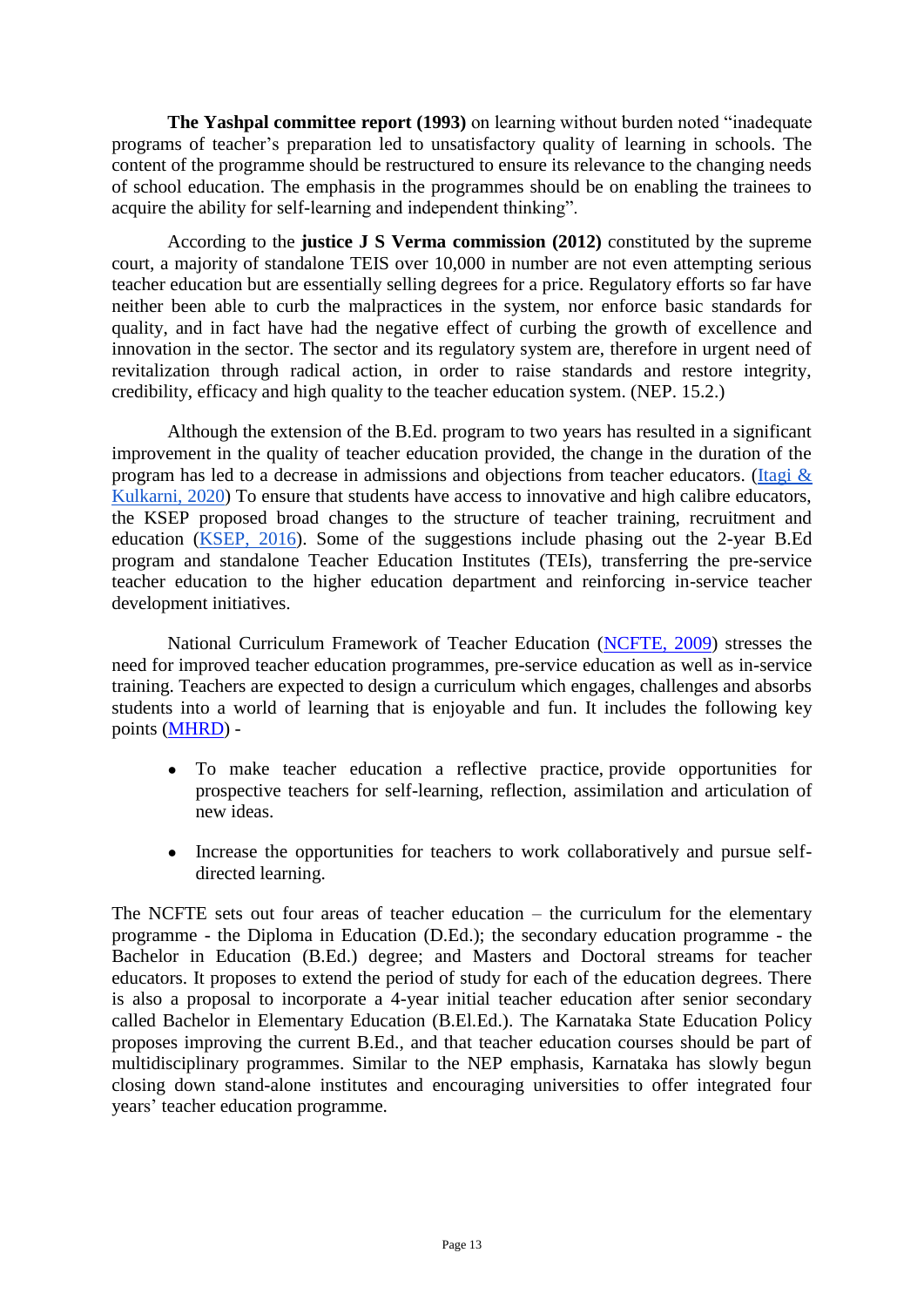#### **d) Context of In-service training programme in Karnataka**

In-service training sessions are crucial to adapt to the fast-changing educational landscape. The in-service training provided to teachers includes modules on curriculum knowledge, exclusion practices, inclusive policies, gender sensitization and initiatives to support Children With Special Needs (CWSN) . However, the execution of these programs and institutional support has not resulted in a pronounced improvement in the student learning outcomes [\(KKC, 2013\)](http://ksdl.karnataka.gov.in/jnanaayoga/Archives/KJA%20Reports%20Sep%202008-March%202013/Strengthening%20and%20Empowering%20of%20State%20Education%20Resource%20Centres%20in%20Karnataka.pdf).

A plethora of programs have been designed and implemented to provide consistent support to teachers, these include training offered by the British Council, Nali Kali training, Continuous and Comprehensive Evaluation (CCE) training, induction training and the Technology Assisted Learning Program (TALP) in Karnataka, in addition to the training for the Rashtriya Madhyamik Shiksha Abhiyan (RMSA) scheme implemented by the Government of India. The Master Resource Person Training (MRPT) under this scheme allows master resource persons to mentor teachers at the district level [\(Formative Evaluation](http://ir.riemysore.ac.in:8080/jspui/bitstream/123456789/1000/1/Formative%20evaluation%20of%20in-service%20teacher%20training-Karnataka.pdf)  [of In-service Teacher Training,](http://ir.riemysore.ac.in:8080/jspui/bitstream/123456789/1000/1/Formative%20evaluation%20of%20in-service%20teacher%20training-Karnataka.pdf) 2015).

In pursuance of the proposals of the National policy on education (NPE) 1986, the Government of India has established 48 academic staff colleges (ASCs); which impart inservice training to teachers in higher education. The percentage of trained teachers has progressively increased at every level of education every year, a large number of teachers are trained and added to the existing pool of trained teachers. At present the percentage of trained teachers is 88 percent at primary school stage, 88 percent at upper primary stage, and 91 percent at secondary and senior secondary stage. This shows that still there are 10-12 percent untrained teachers working in schools at all India level. Teacher's education is undergoing rapid changes in keeping pace with the demand of learning and expectation of learners, community and society as a whole, various efforts have been made to improve teacher education. But gaps can still be seen. It should also aim to upgrade the standard of teachers' education, enhance the professional and social status of teachers and develop a sense of commitment among them (Indian Society for Training and Development 2009, New Delhi, India).

# **4. Concerns and Challenges for four stages of Integrated Teacher Education Concerns ):**

1. Foundational level teacher education is inadequate in Karnataka- no specially designed teacher training course to prepare teachers for foundational classes.

2. Professionalism is not found among teacher educators at different levels of teacher education.

3. Curriculum and pedagogy followed in colleges of education is not learner friendly and not preparing teachers to face new challenges.

4. Inadequate internship / school experiences/mentoring to trainees in the training period at the different levels of teacher education.

5. No specially designed training courses for foundational level and for higher secondary level teachers both at in-service and pre service levels.

6. No scope for reskilling and up skilling of required competencies among teachers in unaided schools and college of teacher education.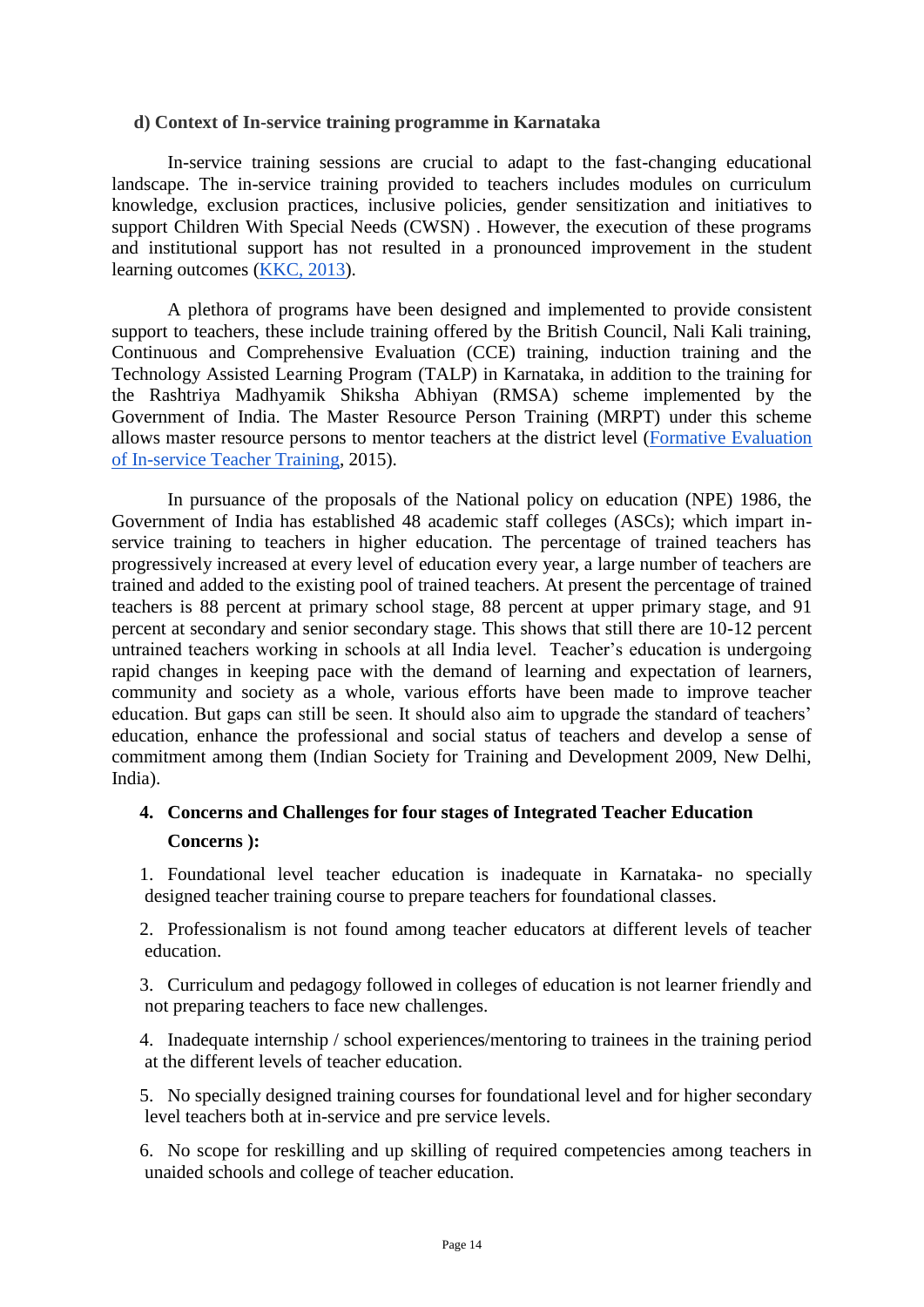- 7. There is no mechanism for vertical mobility of teachers.
- 8. No research opportunities to school teachers and teacher educators.
- 9. No proper collaboration between school education, higher education and teacher education

## **Challenges**

- 1. Training of existing teachers to face the new challenges as per NEP 2020.
- 2. Preparing a uniform curriculum across the country for different levels of Pre service teacher education.
- 3. Designing the curriculum for teacher education for different levels by mapping curriculum with school education
- 4. Identifying the potential of the institutions to allocate centres for different stages of teacher education.
- 5. Training teachers for  $21<sup>st</sup>$  Century skills
- 6. Identifying the qualified and quality human resources for teacher education for training teachers
- 7. Preparing and equipping teachers for changing roles and responsibilities.
- 8. Changing the attitude of the teacher educators as per the changing roles and responsibilities at the multi-disciplinary institutions
- 9. Attracting meritorious students to different levels of teacher education courses
- 10. For the internship/mentoring/ school experiences in pre-service training programme, linking of local schools to the multidisciplinary training institutions is a great challenge.
- **11.** For vocational educational requirements**,** training the trainees according to the requirement to secondary school level.
- 12. Need to shift **assessment processes from content to competencies**, by emphasizing on **optimized learning and development of all the students both at school and teacher education level.**
- 13. Need for changing the track of students' assessment according to **continuous and comprehensive evaluation and competency-based assessment.**
- 14. Need to promote learning and development of all the teacher aspirants by testing their higher-order skills (analysis, critical thinking and creativity with conceptual clarity).

# 5. **WAY FORWARD:**

# **AS PER NEP 2020 THE PROPOSED TEACHER EDUCATION PROGRAMME AT FOUR STAGES**

**5.1. Foundational stage: Course structure:** There will be 4 Years integrated Teacher education programme at foundational teacher training to prepare teachers to teach the children of age group 3-8 years**.** Trained teachers of this program are eligible to teach ECCE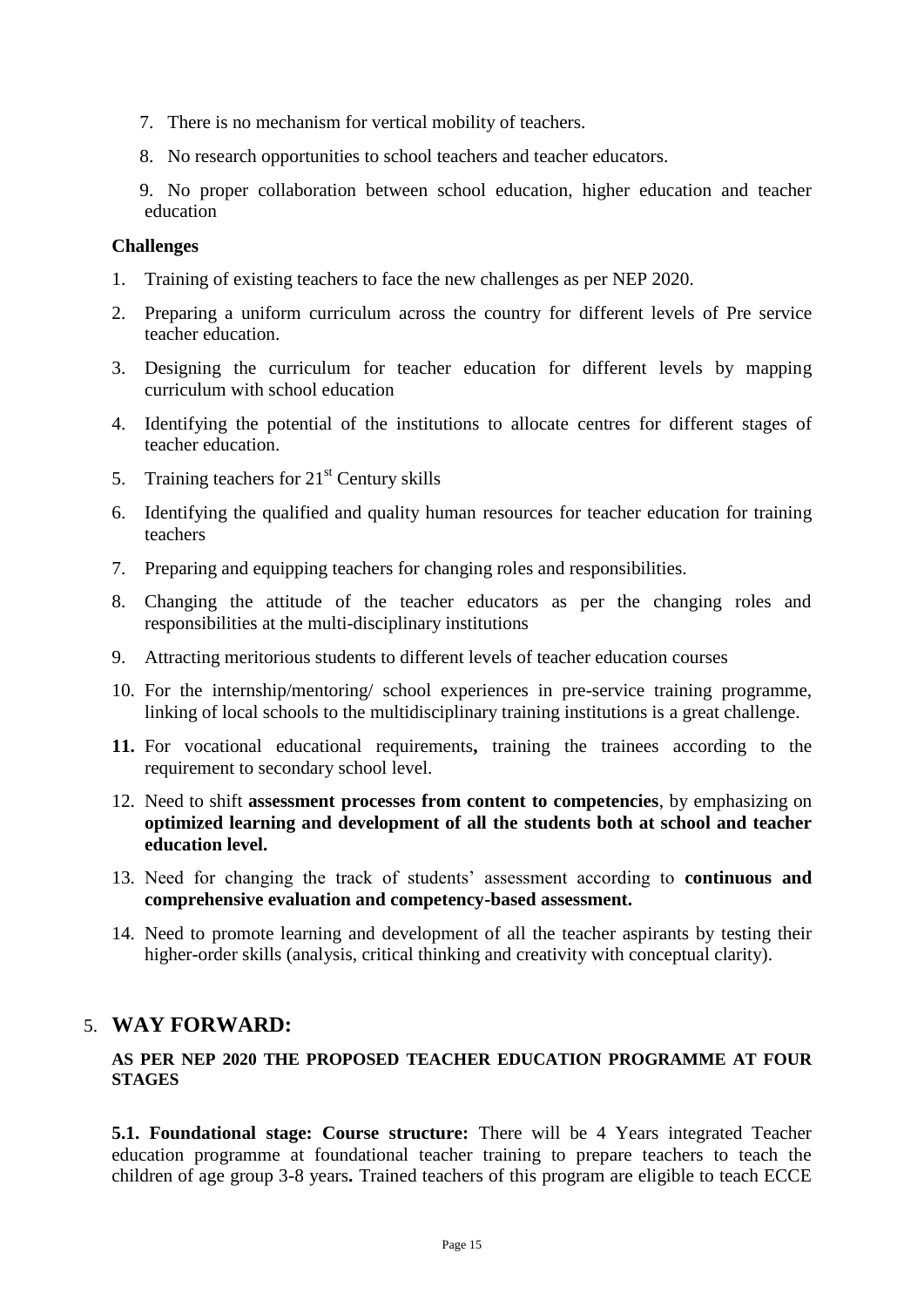classes and grade 1 and 2. The minimum qualification to enter the course will be  $12<sup>th</sup>$  standard qualified  $(+2)$ .

## **a) Curriculum for teacher education programme at foundation level**

The foundational stage will consist of five years of flexible, multi- level, play/activitybased curriculum, hence the student teachers must develop in them the concepts, competencies, attitudes and skills related to child centred, play and activity centred approach.

Language development, health and nutrition, social and emotional development, physical and psychomotor development, aesthetic development, creativity and play must be some of the inputs in the pre-primary teacher education curriculum.

The cognitive development receives an emphatically low status in the scheme of activities. Drawing, Music, Dance and Drama receive an equally important chunk in the curriculum. It will also appropriately integrate environment awareness and sensitivity towards its conservation and sustainable development so that environment education becomes part of school curricula. Some important dimensions that are to be considered here are

- Language proficiency of the teacher trainee needs to be enhanced, because it is of central character in the curriculum and it is the demand of the society.
- For learner centred activities teacher training programme are to be organized based on participatory learning experiences, play, projects, discussion, observation, visits etc.
- Simple process skills of science teaching are to become the base on which activities are to be developed for teaching
- Understand the self and others, one's beliefs, assumptions, emotions and aspirations: develop the capacity of self-evaluation, adaptability, flexibility, creativity and innovation.
- Understand the four types of consciousness-National consciousness, Environmental consciousness, other's consciousness and Self-consciousness.

Develop habits and the capacity for self-directed learning in teacher aspirants to prepare them to think, reflect, assimilate and articulate new ideas, be self - critical and to work collaboratively in groups. The child must get ample opportunity to express his/her ideas whether it is funny or crazy. Student teachers must face such programmes to learn. Curriculum should include training modules on Toy/Games concepts based on Indian civilization, heritage, culture, mythology, history, ethos, technology, ethnicity, national heroes, and important events Inculcate positive behaviour and good values ('Sanskaar'). Curriculum should include syllabus to provide psycho social support to student teachers.

#### **b) Pedagogy of teacher education at foundation stage**

The four years integrated teacher educator programme will include training in time tested and as well as most recent techniques in Pedagogy. Pedagogy will include Foundational Literacy and Numeracy, multi- level teaching and evaluation, inclusive pedagogy for teaching children with disabilities as well as children with special interest and talents, use of educational technology, learner ceentered and collaborative learning, toys for specially-abled/ Divyang children Boosting physical and mental fitness Using eco-friendly, indigenous, non-hazardous, or recycled material. story telling and Graphic novels as a pedagogical tool.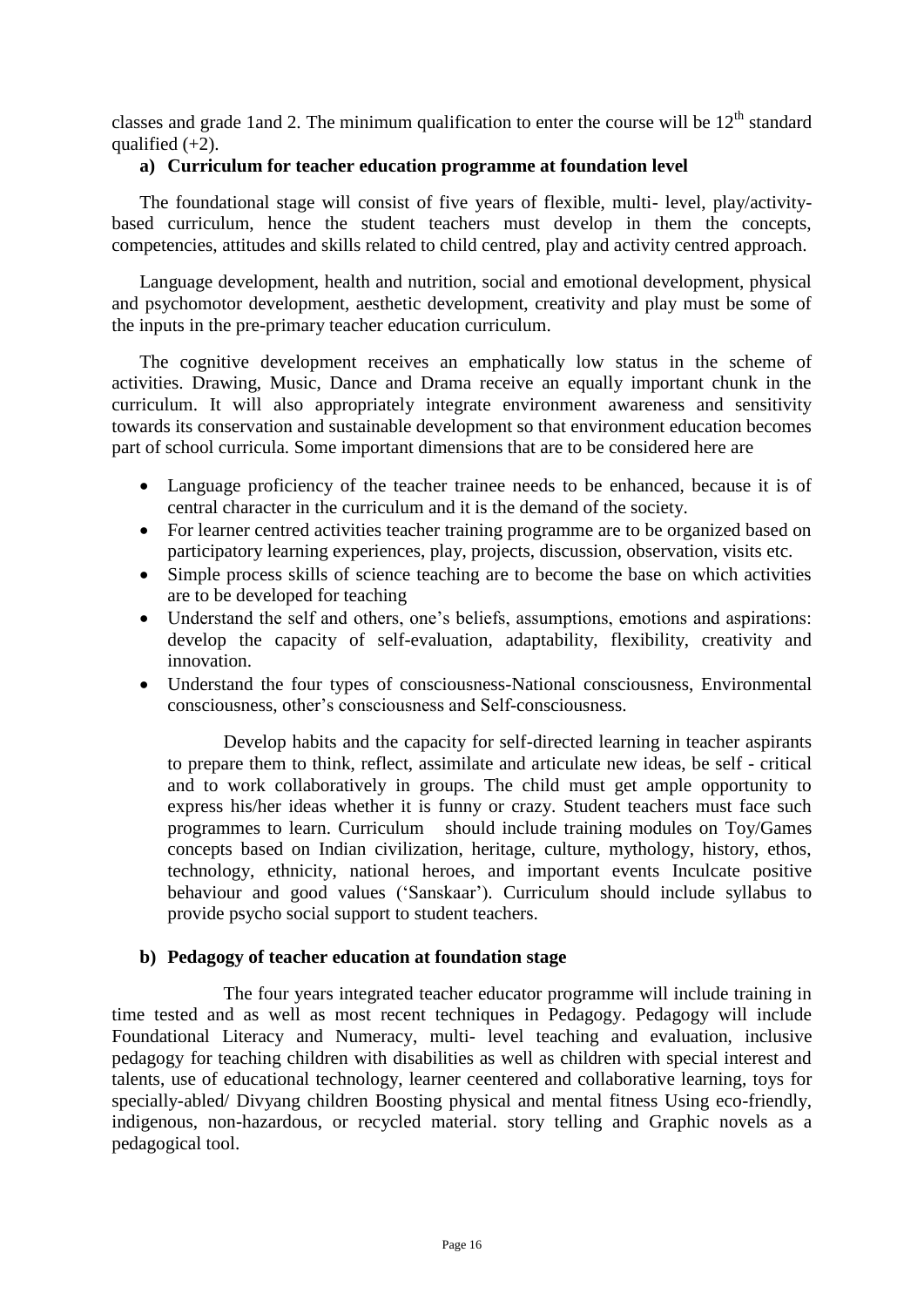Sports-integration as a cross-curricular pedagogical approach:

cross-curricular pedagogical approach that utilizes physical activities including indigenous sports like Kabaddi, Gilli Danda, Kho kho etc.in pedagogical practices to help in developing skills such as collaboration, self-direction, self-discipline, teamwork, responsibility, citizenship, etc. Sports be undertaken in classroom transactions to help student teachers to adopt fitness as a lifelong attitude and to achieve the related life skills along with the levels of fitness as envisaged in NEP 2020.- The need to integrate sports in education is well recognized as it serves to foster holistic development by promoting physical and psychological well cognitive abilities." [NEP 2020, 4.8]

Art-integration as a cross-curricular pedagogical approach: *[NEP 2020, 4.7]* 

One of the primary goals of a teacher education program is to help pre -service teachers develop pedagogical theory-based tools designed to assist student learning. Research work in this regard reveals evidence suggesting a causal relationship between the arts and non-arts-based cognition in both drama and music. Causal relationships were established for drama in improving reading readiness and reading achievement scores, oral language skills, and story understanding (Podlozny, 2000). Listening to classical music improved short-term performance on some spatial tasks (Hetland, 2000a), and classroom music programs where children experimented with instruments, improvisation, and movement improved performance on some paper and pencil spatial tasks (Hetland, 2000b). Hence, Pedagogy of TE at foundational level should include Art related practise modules. Support for students with special talents: Teacher students with special talents be discovered, nurtured, fostered, and developed. These talents may express themselves in the form of varying interests, dispositions, and capacities. Those students that have strong interests and capacities in a given realm must be encouraged to pursue that realm beyond the general school curriculum. Teacher education will include methods for the recognition and fostering of such student talents and interests. B.Ed., programmes may also allow a specialization in the education of gifted children." [NEP 2020, 4.43]. "Teachers will aim to encourage students with singular interests and/or talents in the classroom by giving them supplementary enrichment material and guidance and encouragement" [NEP 2020, 4.44].

Develop professional skills in pedagogy, observation, documentation, analysis and interpretation and doing small projects. Children's Drama, Craft, Story-telling and reflective inquiry are to be arranged and practiced.

# **c) Resources/ materials required for foundation level of teacher education**

Exposure to real materials, real situations, nature, toys, games, e materials- animation, audio and videos etc.

Technology integration in training for planning, implementation and evaluation process to be focused more.

# **d) Practicum/Internship/mentorship/ school experiences:**

The integrated teacher educator programme will include strong practical training in the form of in-class teaching at local schools.

The student-teachers have to be trained to enact the role of mentors to the kids and parents.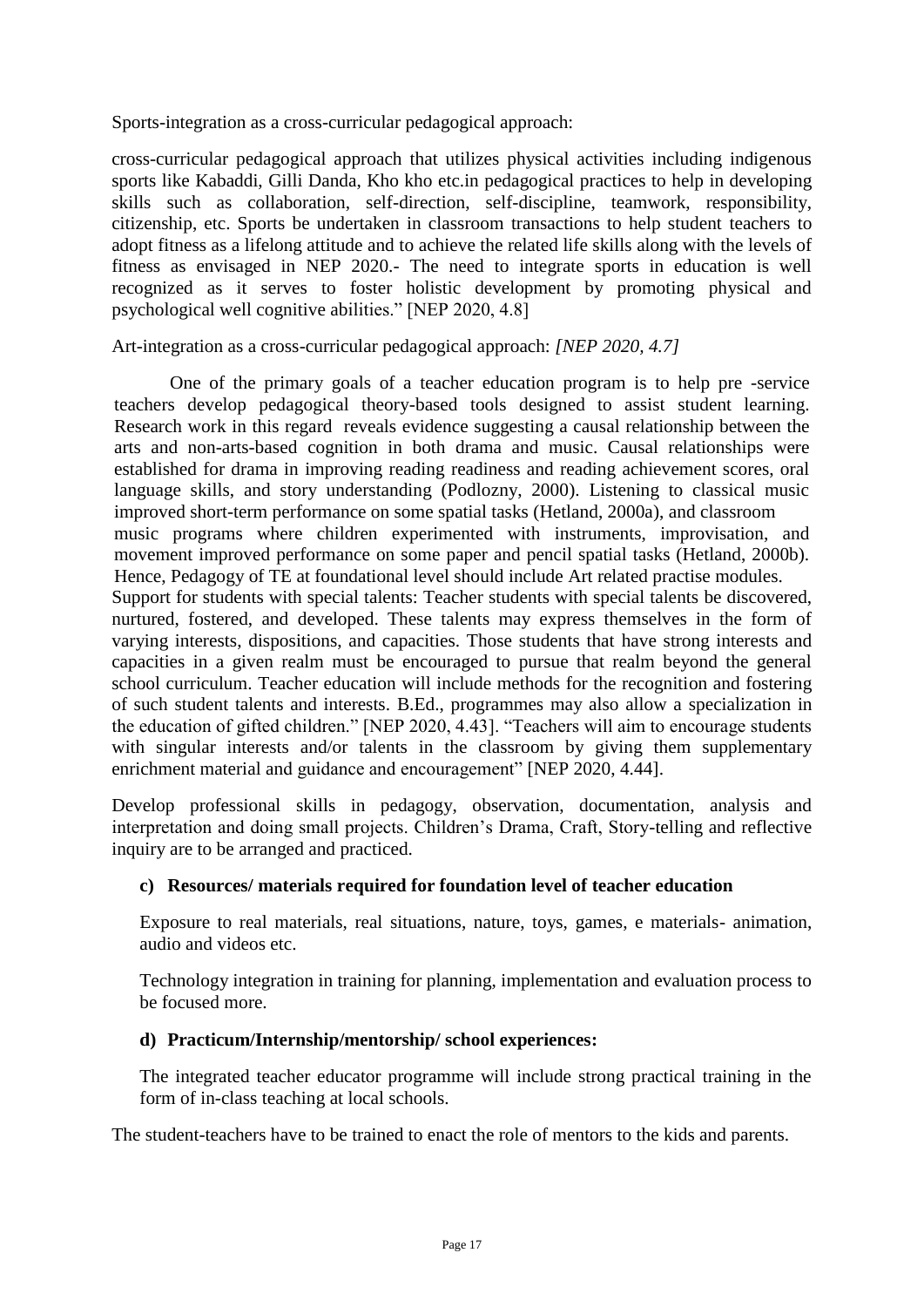#### **e) Assessment/ Evaluation procedures**

The evaluation system followed in teacher education program at foundational stage is too information oriented, excessively quantitative and lacks comprehensiveness. Apart from conceptual and pedagogical aspects existing programs need to develop certain attitudes, dispositions, habits and interests in a teacher through tools and techniques such as Survey, Observation, Field visits, Project works, Seminars, symposium, etc., The present evaluation protocol has no place for evaluating these aspects. The constructive approach highlighted in the NCF 2005 document can certainly be practiced if the above points are kept in mind while framing the curriculum.

#### **Proposed In-service Teacher Education as per NEP-2020**

Anganwadi workers with qualification of  $10^{th}$  standard and  $10+2$  have to be given one year certificate programme for foundational level. These trainings must be given through face to face mode or for certain situations distance mode(digital)mode may be used.

#### **Few suggestive activities for In-service training are as follows**:

- 1. Induction programmes for foundational level teachers.
- 2. Professional development programmes.
- 3. Orientation and refresher programmes.
- 4. Subjects and content enrichment programmes.
- 5. Guidance and counselling training programmes.
- 6. CCRT and other central government programmes.
- 7. Orientation in Community service programmes.
- 8. Training for Blended learning Multi Level teaching.
- 9. For Anganwadi workers Trainings through Digital mode
- 10. Pedagogical training workshops.
- 11. Evaluation (Need/Competency based) and assessment training.
- 12. Hands on experience on online teaching and evaluation.
- 13. 50 hours of Professional Development programme (CPD) every year.
- 14. Trainings on Technology Use and Integration in Classroom Transaction
- 15. Trainings on acquisition of Life skills.
- 16. Workshops for promoting multilingualism the power of language and constitutional Values in Classroom teaching.
- 17. Workshop on visual and performing arts
- 18. Training in music.
- 19. Training in soft skills
- **20.** 24-hour helpline for all the teachers.

# **5.2. PROPOSED TEACHER EDUCATION PROGRAMME AT PREPARATORY STAGE AS PER NEP2020**

The preparatory stage of school education consists of class 3 to 5 which comes under the age group of 8 to 11. The teacher preparation for this stage must adopt all the recommendations envisaged by NEP 2020.

 The Preparatory stage of Teacher education must look into school duration and suggestive inputs by the NEP-2020. The Preparatory stage will comprise 3years of education building on the play, discovery and activity based Pedagogical and curricular style of the foundational stage and will also begin to incorporate some light textbooks as well as aspects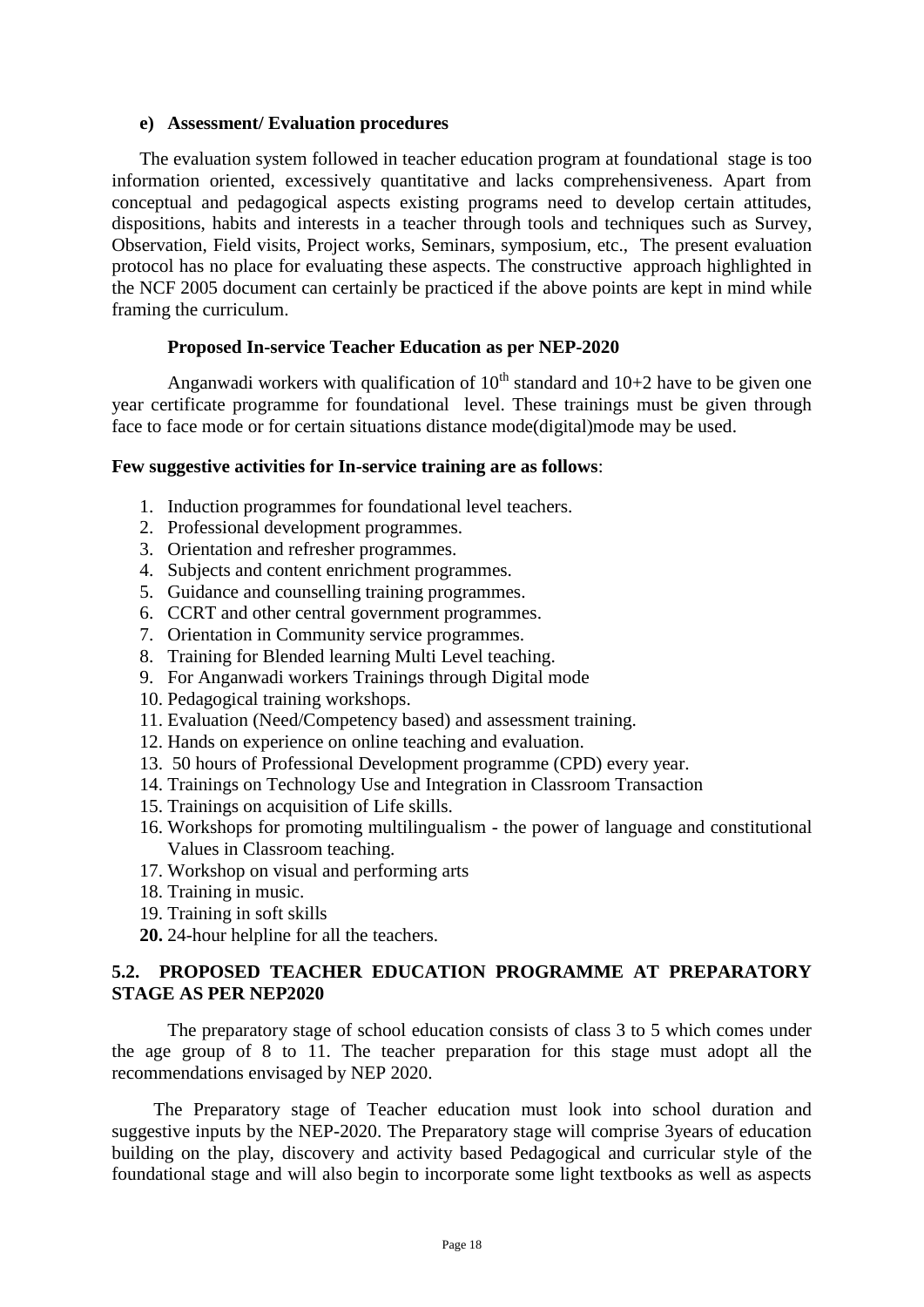of more formal but interactive classroom learning. In order to lay a solid ground work across subjects, including reading, writing, speaking, physical education, art, languages, science and mathematics. Preparing teachers in varied subjects and skills is a unique challenge.

- **1) Course structure:** There will be 4 Years integrated teacher education programme at preparatory teacher training. The minimum qualification to enter the course will be  $12^{th}$  standard.
- a) **Content Inputs**: At this level content inputs can be divided into theory syllabus and practical inputs. This will be structured in credits system.

Theory syllabus inputs may include the following:

- 1) Languages
- 2) Disciplinary Subjects
- 3) Educational courses (Hard Core and Soft Core)
- 4) Enhancing Professional Competency (EPC) Courses
- 5) Skill development courses
- 6) Mandatory Courses

Practical inputs may include the following:

- 1) Performing Arts and Fine Arts
- 2) Physical Education and wellness
- 3) Classroom Management and Managerial Skills
- 4) School Internship Programme.

#### b) **Pedagogy aspects:**

Since content inputs are in credits, theory, practical and tutorial system may be adopted. For teacher training at preparatory teacher education following pedagogical emphases must be given.

- **1.** Activity based teaching learning methods
- **2.** Field trips and visits
- **3.** Constructivist approaches
- **4.** Experiential learning
- **5.** E-learning methods
- **6.** Co-operative learning
- **7.** Simulation methods
- **8.** Blended learning approaches
- **9.** Group discussion
- **10.** Project method
- **11.** Discovery approaches
- **12.** Art-integration as a cross –curricular pedagogical approach
- **13.** Sports-integration as a cross curricular pedagogical approach
- **14.** Support for students with special talents-Preparatory teacher training will include methods for the reorganization and fostering of such student talents and interest.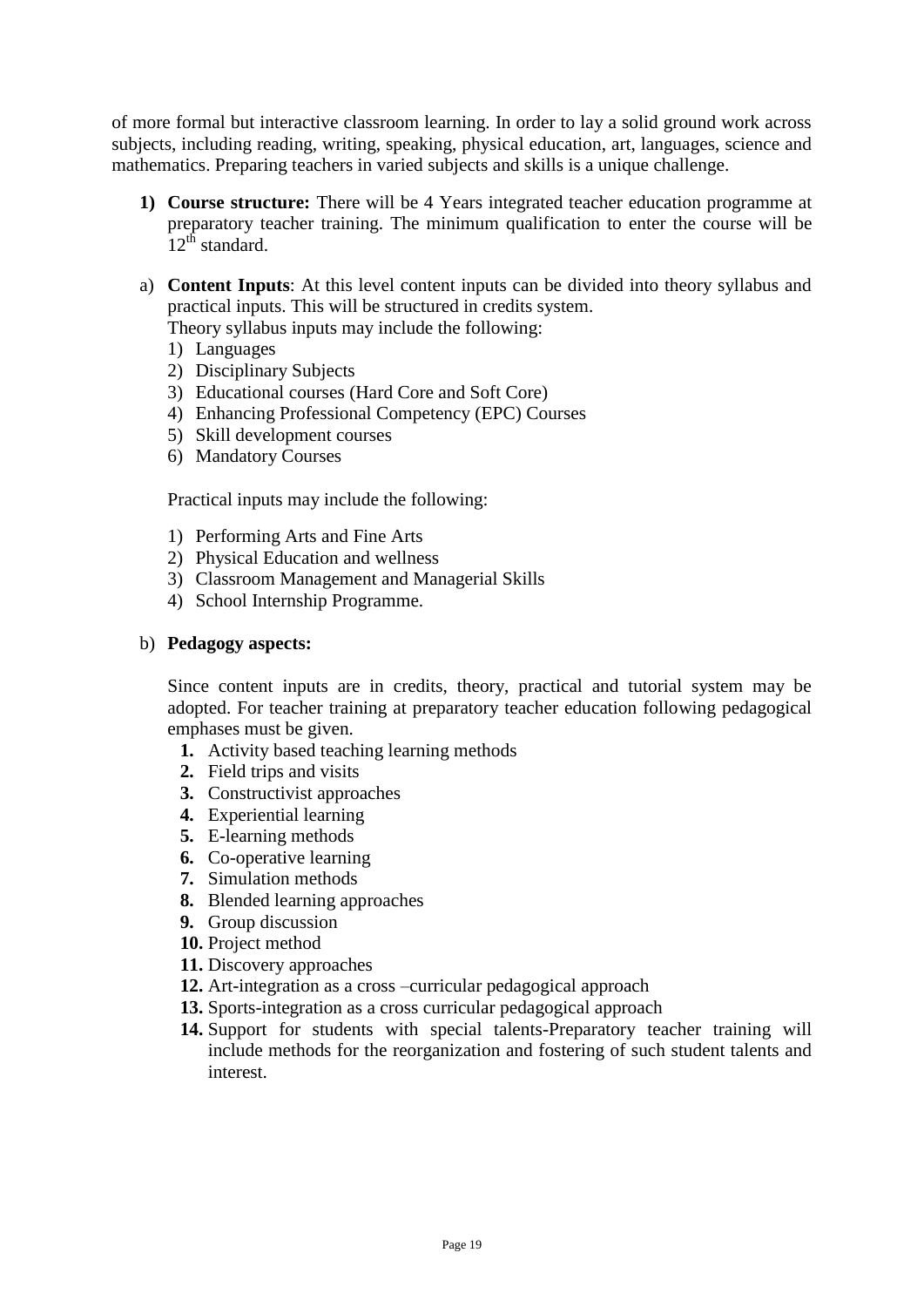# c) **Internship Programme:**( School life experience)

Well-structured internship programme for preparatory teacher education must be developed keeping practical components of programme. Internship programme will be classified in to three phases i.e., Pre-internship, Actual internship and Post Internship.

**Pre-internship activities** (Preparation at Institutional Level):

- 1. Unit plan, Content analyses and text book review activities at institution level.
- 2. Work shop on lesson planning based on Constructivist approaches and teaching learning materials preparation training at teacher training institutions.
- 3. Micro teaching and Skill demonstrations
- 4. Lesson demonstrations by School teachers and Teacher educators at real setting.
- 5. Language skills and classroom management techniques training.
- 6. Simulation teaching practice at training institutions.

#### **Actual internship activities**:

- 1. School life experience with observation, participation in all school activity and teaching.
- 2. Mentoring by school teachers and constructive feedback by mentors.
- 3. Maintaining of E-documentation of school activities and records by trainees.
- 4. Maintaining of reflective dairy of school activities by trainees.
- 5. Participating, recording and monitoring of programmes.
- 6. Unit test, Diagnostic tests and remedial teaching at practicing schools.
- 7. Recording and grading of non-scholastic activities suggested in curriculum.
- 8. Conducting Action research

#### **Post Internship activities:**

- 1.Presentation of Reflective dairy by trainees
- 2. Submission of internship record
- 3. Viva Voce
- 4. Practical examinations

#### d) **Assessment of Teacher education Programme**: (Evaluation):

The entire programme will be run into semester system. The assessment of theory and practical activities must be structured with university regulations.

Tests and examinations for

- 1. Languages
- 2. Disciplinary Subjects
- 3. Educational courses (card core and Soft Core)
- 4. Enhancing Professional Competency (EPC) Courses
- 5. Skill development courses
- 6. Foundational Courses

Practical inputs may be assessed in terms of CCE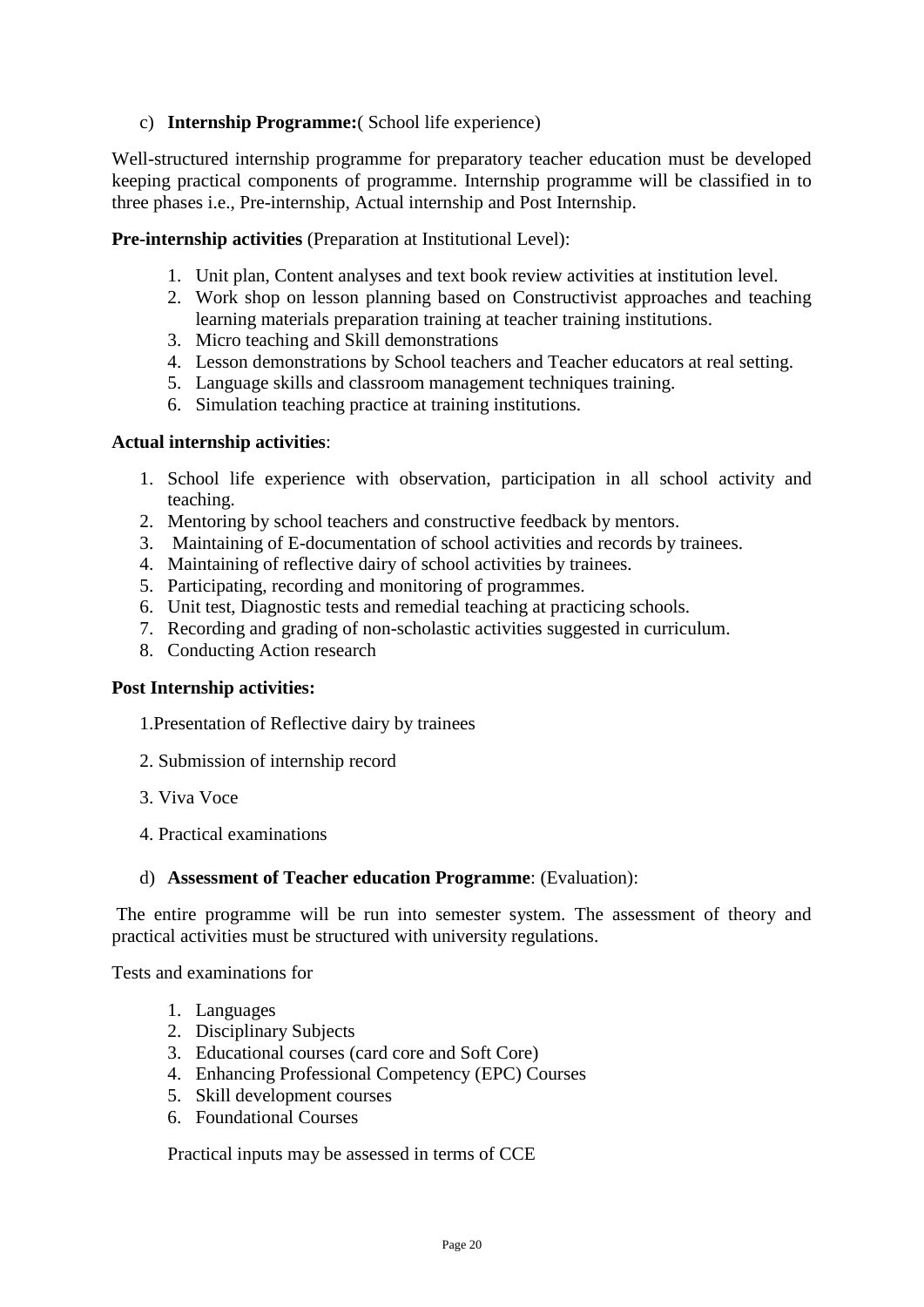- 1. Performing Arts, Fine Arts and Music
- 2. Physical Education and wellness
- 3. Classroom Management and Managerial Skills
- 4. School Internship Programme.

Since course will be based on credit system, appropriate evaluation and result pattern must be adopted.

## **e) In-Service training programme at preparatory stage**

In-service training must to be developed parallel to the needs and objectives of preparatory Teacher Education as per NEP-2020. These in-services will help in maximizing the efforts of teachers.

Special short term local teacher training programme will be available in DIETs or at school complexes from expert resource persons/master instructors for promoting local professions, knowledge and skills.

Few suggestive activities for In-service training are as follows:

- 1. Induction programme.
- 2. Professional development programme
- 3. Orientation and refresher courses.
- 4. Guidance and counselling training programme.
- 5. Orientation in Community service programme.
- 6. Training for blended learning approach.
- 7. Pedagogical training workshops.
- 8. Evaluation and assessment training.
- 9. Hands on experience on online teaching and evaluation.
- 10. Training in visual/performing arts.
- 11. Training in Value Education, Yoga and Life skills.
- 12. Self- directed personal development of teachers.
- 13. Online resources for continuous professional development.
- 14. In-school teacher development processes.
- 15. Training of local art and crafts.

# **5.3. PROPOSED TEACHER EDUCATION PROGRAMME AT MIDDLE LEVEL AS PER NEP 2020**

The design of the middle school teacher education programme is the most important compared to all other stages. The child is neither too young nor an adolescent at that age, their minds are receptive and willing to grasp the concepts. In the Book "Keeping Good Teachers", written by **Mark.F.Goldberg** observes that it is difficult to be a great teacher without being comfortable with the age group of eleven to fourteen. Middle school teachers help students build them the fundamentals they learned in the elementary schools and prepare them for the more complex subjects and lessons in secondary level. The students also have high regard for their teachers during this age and consider their teachers as ideals or role models. So more focus has to be given to training teachers for middle school level.

And also, introduction of subjects for learning and discussion of abstract concepts in each subject, across Sciences, Mathematics, Arts, Social Science and Humanities at middle school level demands trained subject teachers.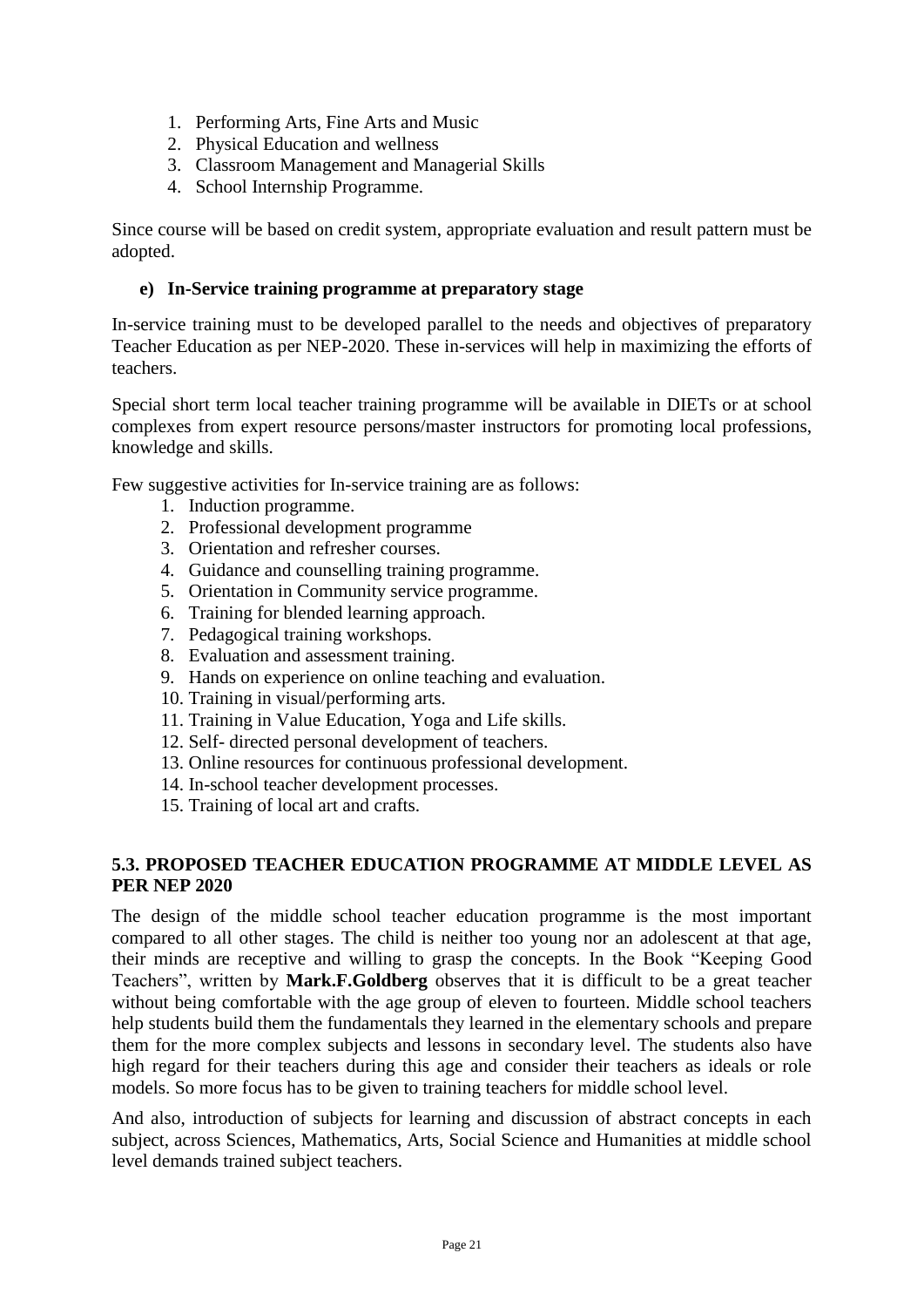As there is no hard separation among curricular, extra-curricular and co-curricular subjects as per NEP 2020, the teacher training needs focus more on experiential learning in each of the following areas:

- Encouraging students to bring out their innate talents-fine arts, sports etc
- Developing national and emotional integration- various activities
- **Narrating abilities-** story telling/case explanation
- Guiding & Counselling-mentoring

Using of latest technologies for providing varied experiences for developing life skills Preparing the students for change management

There is an acute need of innovative, talented, knowledgeable and reaching-out teachers.

# **a) Curriculum:**

Teachers need to be trained in organizing learner centred, activity based, participatory learning experience – play, projects, discussions, dialogue, observation, visit etc. Teacher education should encourage teachers with the curriculum, syllabi and textbooks to critically examine them. Teacher education should provide student teacher with opportunities for reflection and independent study without packing the training schedule with teacher directed activities alone

Theory inputs of the course must include:

- 1) Languages
- 2) Disciplinary Subjects
- 3) Educational courses (Hard core and Soft Core)
- 4) Courses for Enhancing Professional Competency (EPC Courses)
- 5) Skill development courses
- 6) Foundational Courses
- 7) Optional courses

Practical inputs may include the following:

- 1) Performing Arts, Fine Arts and Music
- 2) Physical Education and Wellness
- 3) Classroom Management and Managerial Skills
- 4) School Internship Programme.

#### **b) Pedagogy:**

For teacher training at Middle level teacher education following pedagogical emphases must be given.

- 1. Activity based teaching learning methods
- 2. Field trips and visits
- 3. Constructivist approaches
- 4. Experiential learning
- 5. E-learning methods
- 6. Co-operative learning
- 7. Simulation methods
- 8. Blended learning approaches
- 9. Group discussion
- 10. Project method
- 11. Discovery approaches

12. Art-integration as a cross –curricular pedagogical approach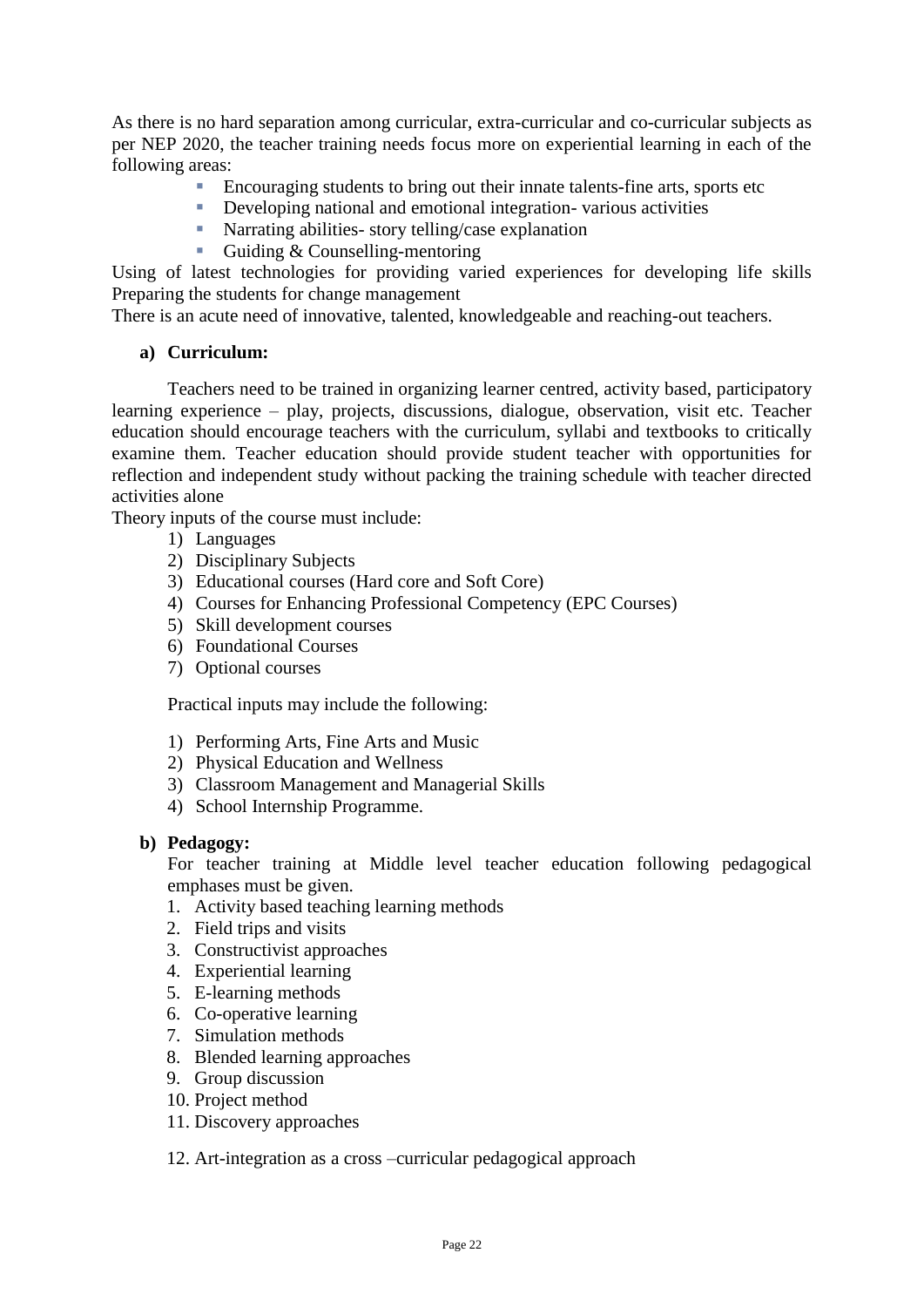- 13. Sports-integration as a cross curricular pedagogical approach
- 14. Support for students with special talents-middle level teacher training will include methods for the reorganization and fostering of such student talents and interest.

Apart from teaching talent, a few other basic skills are very much essential for middle school teacher:

- 1. National and emotional integration
- 2. Narrative skills
- 3. Counselling and consolidating
- 4. Encouraging students to bring out their innate talents
- 5. Being a Change Agent
- 6. Knowledge of latest technologies

Equal importance should be given to Para Vidya (Spiritual Knowledge including Values Education) as well as Apara Vidya (Worldly Knowledge). The Middle school is the best time to teach both forms of knowledge from the perspective of learning attitude of the child. This type of education creates a lifelong indelible bond between the children and their teacher. An effective middle school teacher acts out of natural qualities such as empathy, composure and not of anger and aggression, the teacher uses the love as the law and is always sensitive and rational towards the student's needs.

## **c) School Internship/ mentorship /school experiences in teacher education programme:**

As mentioned in the earlier stages, pre-internship, actual internship and post internship activities have to carried out by engaging teacher trainees with schools in the  $3<sup>rd</sup>$ and  $4<sup>th</sup>$  year of the program. The components of school internship include, planning for teaching, teaching learning, observation of classes, engaging in continuous and comprehensive assessment for learning, writing reflective journals, developing resources and designing activities and undertaking classroom-based research products. This is essential for the middle class i.e from  $6<sup>th</sup>$  to  $8<sup>th</sup>$  standard. They should be provided the opportunities to teach in government and private schools with sustained engagement, systematic supervisory support and feedback from faculty.

#### **d) Evaluation/Assessment:**

The entire programme will be run into semester system. The assessment of theory and practical activities must be structured with university regulations. Appropriate evaluation and result pattern must be adopted since course will be based on credit system.

The assessment of children should evoke the 'joy of learning' among students. Experiential learning is far more valuable than mere paper and pencil tests and exams.

- 1. Create lessons plans to teach students a subject.
- 2. Asses students to evaluate their abilities, strengths and weaknesses.
- 3. Grade students' assignments and exams.
- 4. Rubrics.
- 5. Performance evaluation.
- 6. Holistic assessment.
- 7. Practical examination.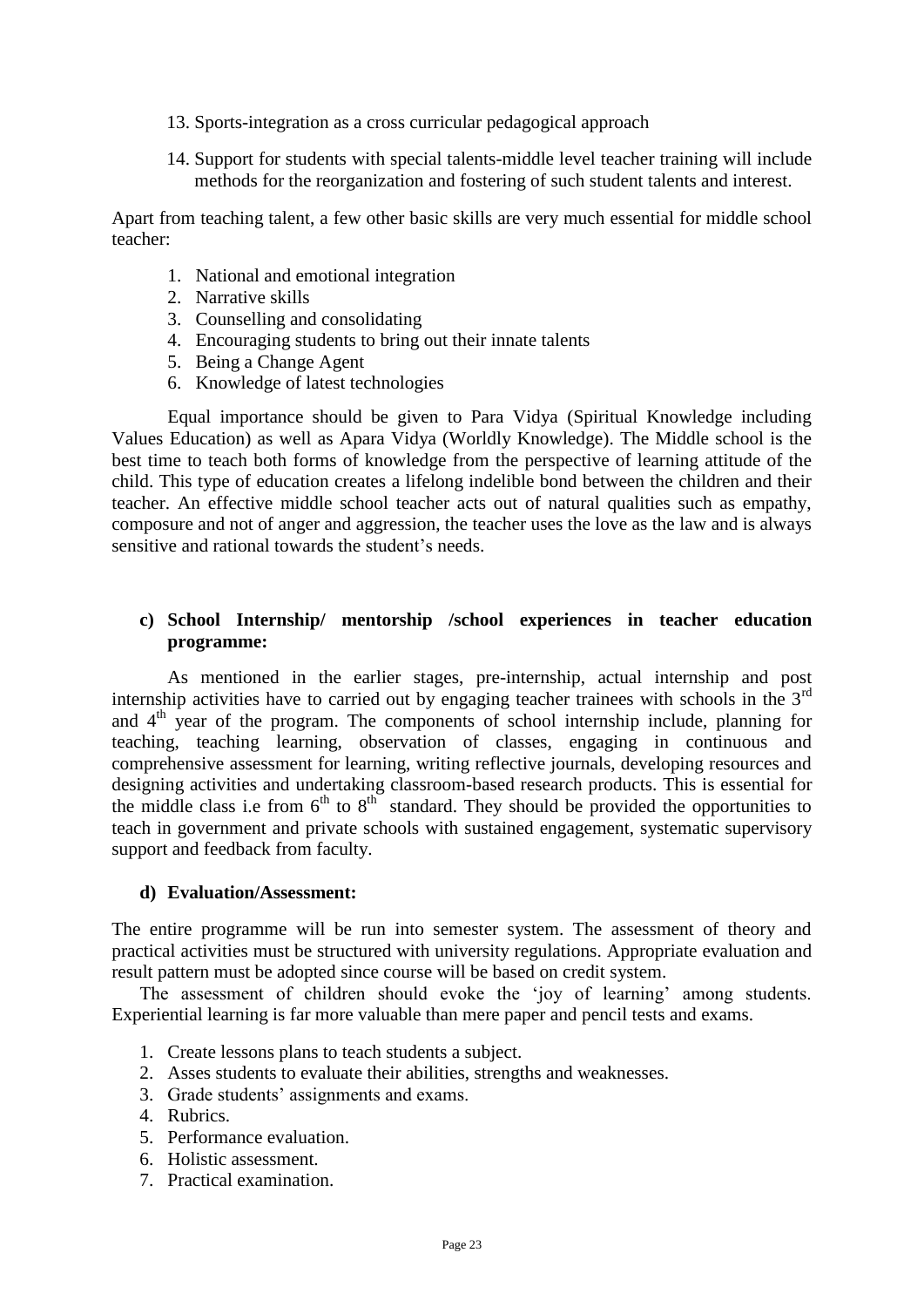# **e) In-service Teacher Education at middle stage as per NEP-2020**

In-service training must to be developed parallel to the needs and objectives of Middle stage as per NEP-2020. These in-service programmes will be helpful in maximizing the efforts of teacher educators.

Few suggestive activities for In-service training are as follows:

- 1. Induction programme
- 2. Professional development programme.
- 3. Orientation and refresher courses.
- 4. Subject and content enrichment programme
- 5. Guidance and counselling training programme.
- 6. CCRT and other central government programme.
- 7. Orientation in Community service programme.
- 8. Training for Blended learning.
- 9. Pedagogical training workshops.
- 10. Evaluation and assessment training.
- 11. Hands on experience on online teaching and evaluation.
- 12. Training in visual/performing arts
- 13. Training in Value Education, Yoga and Life skills

14. The use of technology platforms such as SWAYAM/DIKSHA for online training of teachers.

#### **5.4. Proposed Secondary stage Teacher Education Programme as per NEP 2020**

#### *(Arts, Science and Commerce Streams)*

The Integrated Teacher Education Programme **(**ITEP) programme emphasizes on preparing teachers as envisaged in Pedagogical and Curricular restructuring of school education under NEP 2020. Apart from preparing teachers for the school education system in the country, the disciplinary knowledge gained in different subjects would help the studentteachers to gain in-depth knowledge in their specific subject(s) which would ensure admission to higher studies in that disciplinary stream and for higher professional qualification.

The iintegrated Teacher Education Programme **(**ITEP) aims at the dual purpose of providing student teachers disciplinary knowledge along with the professional knowledge in an integrated manner. Since the program will be equivalent to an undergraduate degree (B.Sc./B.A./ B.Com.) and Teacher Education Degree, the curriculum of this program includes different courses and activities essential for both the degrees.

The integrated Teacher Education Programme **(**ITEP) shall be in multi and inter disciplinary academic environment and shall be implemented in a phase wise manner commencing in a pilot mode. The programme shall permit sharing of existing physical resources of other departments of the university/ HEIs. The ownership of ITEP shall lie with the Education Department of the multidisciplinary HEIs. All stand-alone Teacher Education Institutions (hereafter referred to as 'TEIs') will be required to convert into multidisciplinary institutions by 2030 to become eligible to offer the ITEP.

The four years Integrated Teacher Education Programme (ITEP) Arts Stream and Science Stream is offered after Senior Secondary (+2) and aims at preparing committed,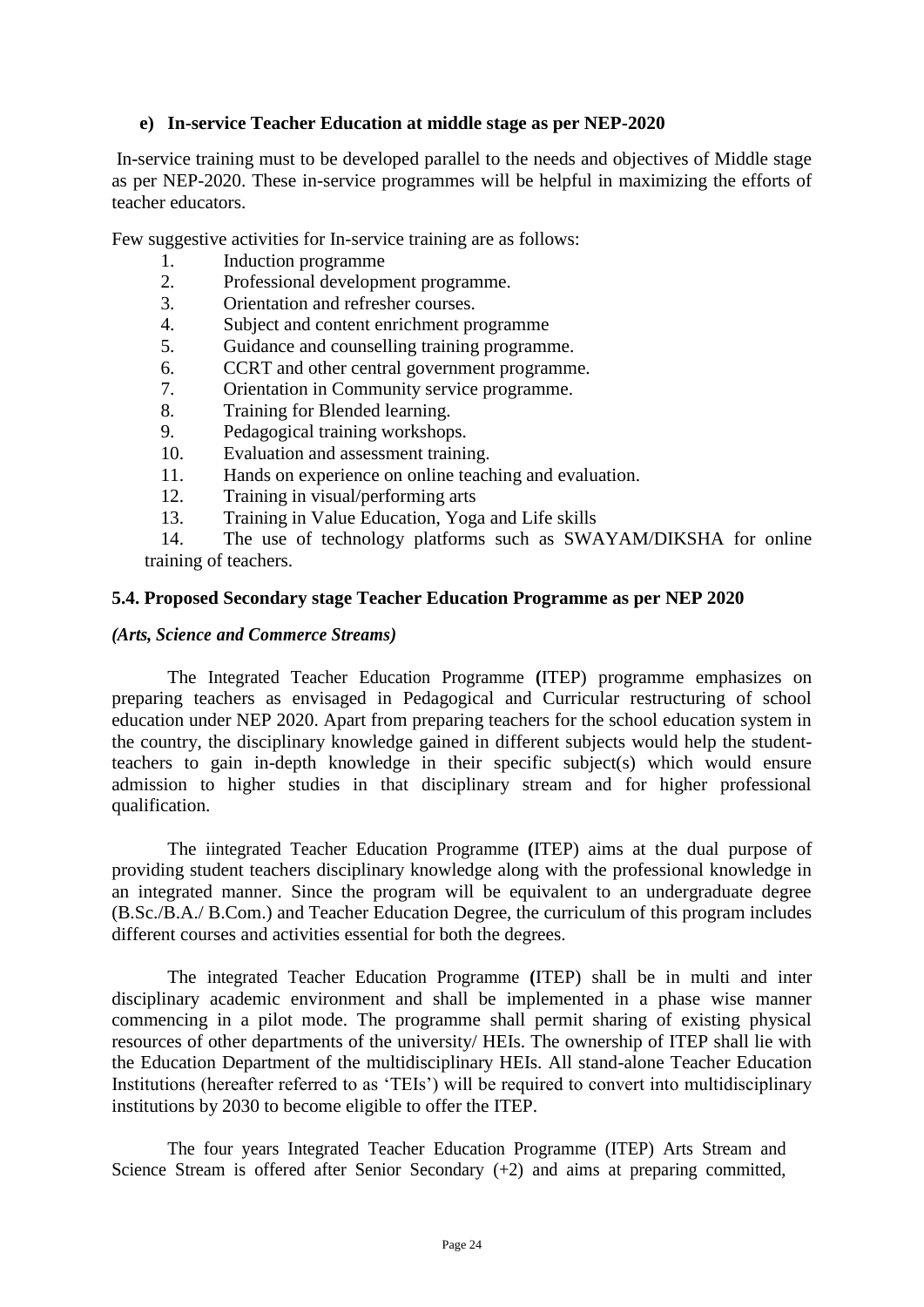responsible and professional teachers. This programme is intended to result in a paradigm shift in teacher preparation. The curriculum of this four-year integrated programme is designed inculcating the world's best practices in the field of teacher education sector. This is a specialised course with intrinsic integration of pedagogy and content, along with sustained engagement with liberal disciplines of knowledge and field of education. Opportunity for vertical mobility is visualised through this programme.

This program me integrates general studies comprising Mathematics and Science, Social Sciences and Humanities and also professional studies comprising perspectives in education, other core education courses, curriculum and pedagogy of school subjects and practicum related to the tasks and functions of a school teacher. It maintains a balance between theory and practice and ensures coherence and integration among the various components of the program me. It is expected to equip the aspirant school teacher with the requisite attitude, skill and knowledge to address the challenges of becoming an effective school teacher.

# A) **Ccurriculum**:

At this level content inputs can be divided into theory inputs and practical inputs. This will be structured in credits system.

#### **Theory syllabus inputs may include the following:**

- 1) Languages
- 2) Disciplinary Subjects
- 3) Educational courses (Hard core and Soft Core)
- 4) Enhancing Professional Competency (EPC) Courses
- 5) Skill development courses
- 6) Foundational Courses
- 7) Optional courses
- 8) Interdisciplinary courses

#### **Practical inputs may include the following:**

- 1) Performing Arts and Fine Arts
- 2) Physical Education and wellness
- 3) Classroom Management and Managerial Skills
- 4) School Internship Programme.

#### **b) Pedagogy:**

Since content inputs are in credits Theory, practical and tutorial system may be adopted. For teacher training at secondary level teacher education following pedagogical emphases must be given.

- **1.** Activity based teaching learning methods
- **2.** Field trips and visits
- **3.** Constructivist approaches
- **4.** Experiential learning
- **5.** E-learning methods
- **6.** Co-operative learning
- **7.** Simulation methods
- **8.** Blended learning approaches
- **9.** Group discussion
- **10.** Project method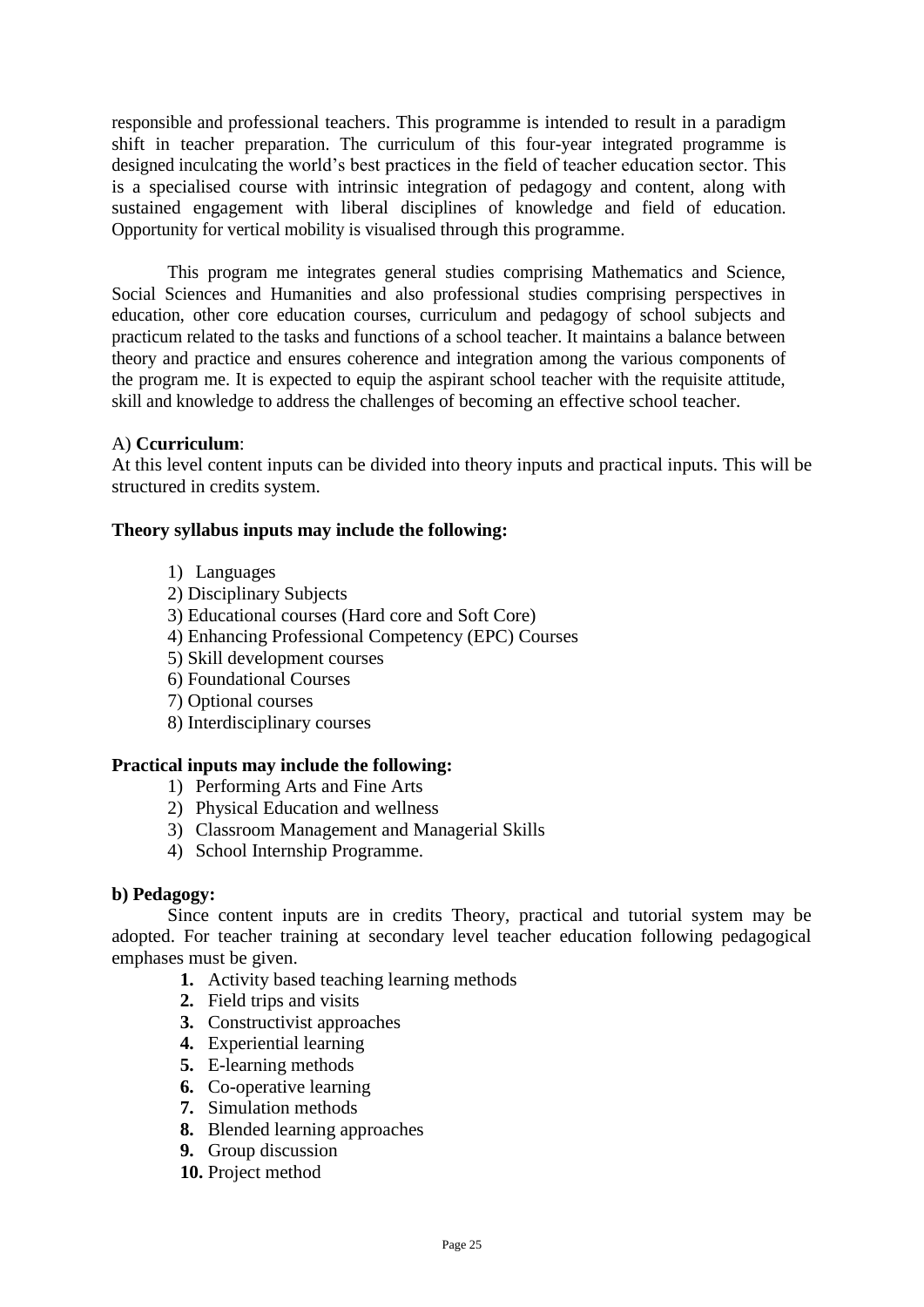- **11.** Discovery approaches
- **12.** Art-integration as a cross –curricular pedagogical approach
- **13.** Sports-integration as a cross curricular pedagogical approach
- **14.** Support for students with special talents-secondary level teacher training will include methods for the reorganization and fostering of such student talents and interest.

#### **c) Internship Programme/school life experiences/ mentorship**

As mentioned in the **preparatory stage of teacher education programme**, a wellstructured internship programme for secondary level teacher education must be developed keeping practical components of programme. that is, pre-internship, Actual internship and Post Internship.

#### **d) Assessment of Programme (Evaluation):**

The entire programme will be run into semester system. The assessment of theory and practical activities must be structured with university regulations. **As discussed earlier practical inputs may be assessed in terms of grades with the help of CCE along with**  Tests and examinations.

#### **f) In-service Teacher Education at secondary stage as per NEP-2020**

In-service training must to be developed parallel to the needs and objectives of Secondary Teacher Education as per NEP-2020. These in-service programmes will be help in maximizing the efforts of teacher educators.

Few suggestive activities for In-service training are as follows:

- 1, Induction programmes for secondary level teachers.
- 2, Professional development programmes.
- 3.Orientation and refresher courses.
- 4.Subject and content enrichment programmes.
- 5.Guidance and counselling training programmes.
- 6.CCRT and other central government programmes.
- 7.Orientation in Community service programmes.
- 8.Training for Blended learning.
- 9.Pedagogical training workshops.
- 10.Evaluation and assessment training.
- 11.Hands on experience on online teaching and evaluation.
- 12.Training in visual/performing arts
- 13.Training in Value Education, Yoga and Life skills
- 14.The use of technology platforms such as SWAYAM/DIKSHA for online training of teachers.

# **7. Recommendations for empowering the future generation of pre-service teacher education as per NEP2020:**

 There is need for a separate **teacher education university** at the state level for framing appropriate **policies** to strengthen both **pre-service and in-service teacher**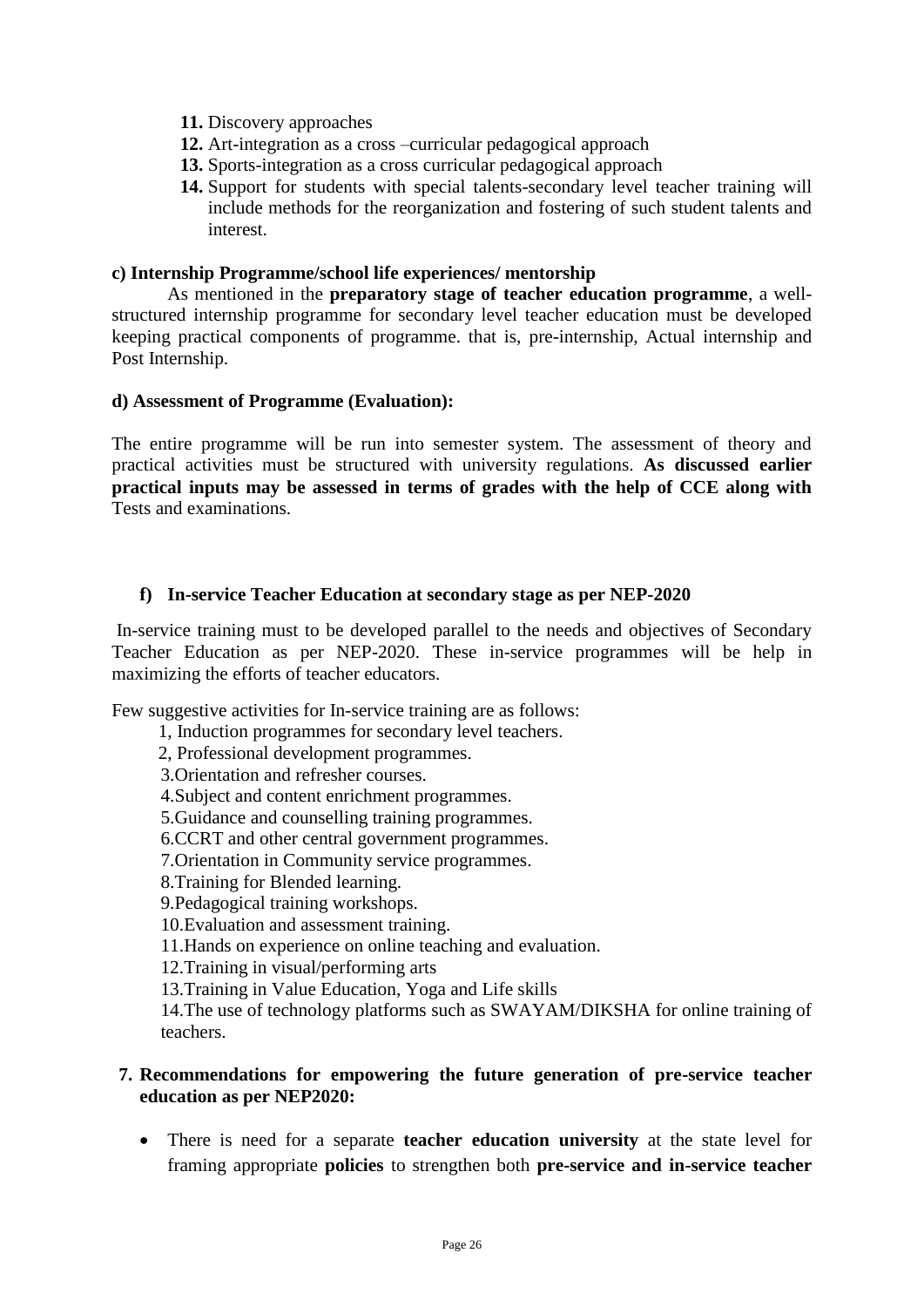**education programmes** for govt. aided and unaided schools and colleges of teacher education.

- Teacher education policy at the state level should not permit any new teacher education institutions till 2030 for encouraging integrated teacher education programme ( ITEP)
- Higher Education Department and School Education Department must come together to frame Curriculum framework for Teacher education.
- For continuous professional development of **teachers/teacher educators (CPD)** both at pre-service and in-service levels, **a separate wing for monitoring and assessment of teacher educators and leaders (principals and other administrative heads)**  based on core competencies and professional behaviour, **has to be formed either at teacher education university or Higher education department**
- For quality education in the schools, **accountability of teachers and teacher educators** has to be considered as most important factor. (Appraisals have to be based on specific assessments)
- **Minimum qualification** for teacher educators at **multi-disciplinary institutions** has to be specified.
- The teacher education institutions have to be **ear-marked separately for foundational**, **preparatory, middle and secondary levels**.

Among the existing 30 DIETs in Karnataka, **15 DIETs can be ear marked for foundational level teacher education and another 15 for preparatory level teacher education.** 

- Required infrastructure should be provided to **convert them into multidisciplinary institutions. one in each district should be identified to run teacher education course** at foundational, preparatory, middle and secondary level.
- **Qualified teacher educators to be deputed or recruited to these institutions** and to CTEs and DIETs to work for minimum 10 years in those institutions .Present staff without required qualification to be sent back to school education department.
- CTEs and private aided B.Ed., colleges accredited by NAAC could be identified to run **middle and secondary teacher education** courses.
- **Security of qualified teachers in government, aided and unaided institutions** have to be taken care of for giving quality training for teacher aspirants.
- **Direct practical-oriented teacher education programmes** have to be focused over giving importance to online teacher training courses/programme.
- During teacher training & assessment, **equal weightage has to be given for curricular, co-curricular and extra-curricular activities** throughout teacher education programmes.
- Research opportunities have to be provided and promoted to upgrade the teachers and teacher educators.
- **Research and development wing** should be started/strengthened at DSERT to promote research activities among teachers and teacher educators.
- Online course certificates from **MOOC, NPTEL etc.** should be considered for upgrading the status, if teacher aspirants would like to enhance their expertise in the related subjects or skills.
- Special provision must be given to the **teacher aspirants from rural, backward, tribal, women students / marginalised social groups in order to promote the policy of equity and access to education.**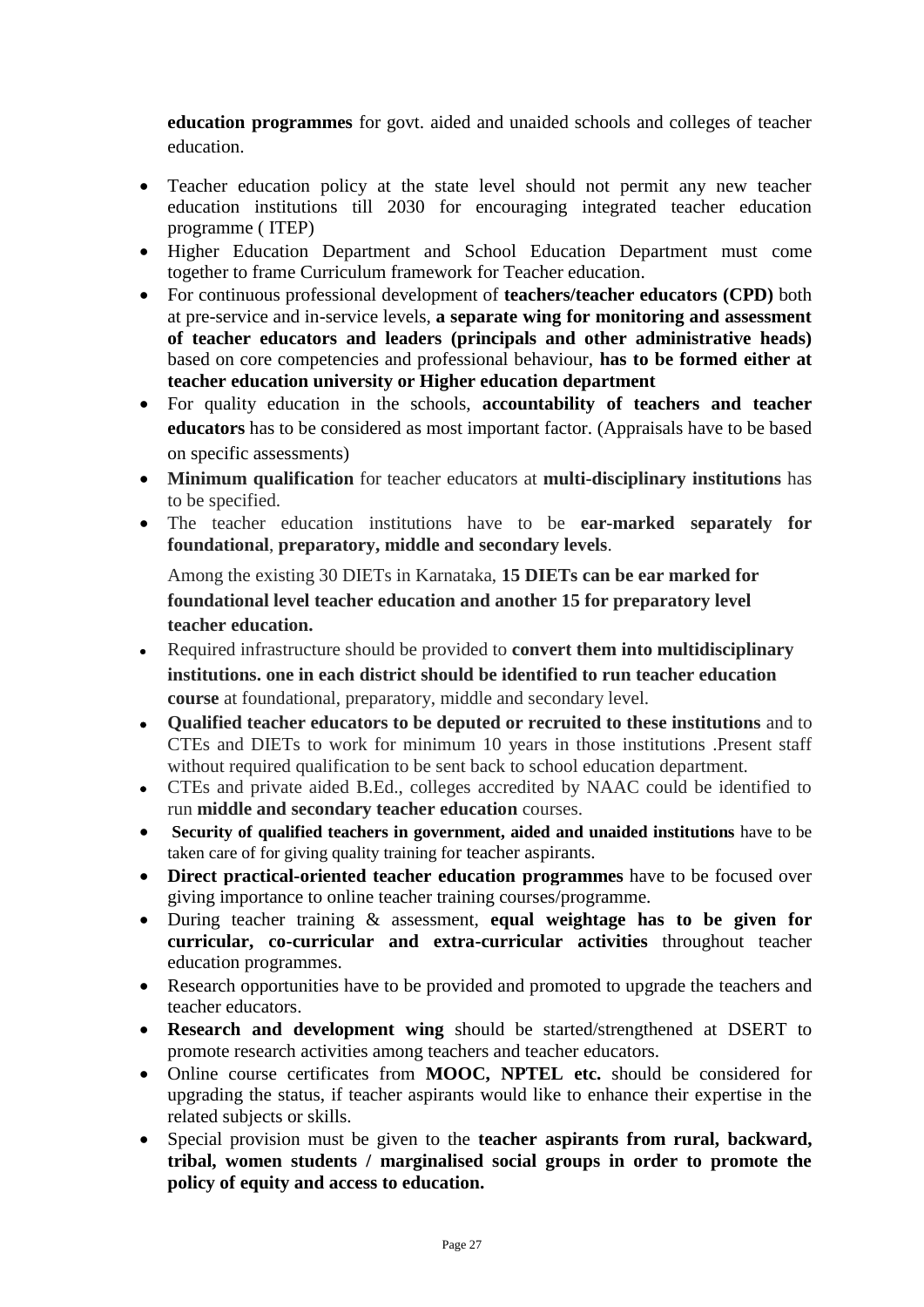- If possible, **differently abled teacher aspirants** should be given preference for teacher education
- The teacher preparation should **act as an instrument** in the realization of **national goals and people's aspirations** and should reflect the **Indian heritage**.
- This new curriculum should familiarize teachers with the **social, cultural customs and values of native communities** in order to meet the needs of future students in the context of NEP 2020.
- In order to create proper curricular structures for qualitative teacher education at 4 levels, the **benchmarks** have to be set combined with **study, integration and practice**.
- A scheme of **scholarships for meritorious students should be established for the purpose of attracting outstanding candidates to B.Ed. programmes**. This can be implemented by respective state governments/UTs.
- Every teacher Education institution should be accredited by **National accrediting agency framed for the purpose of assessing and accrediting teacher education institutions.**
- Department of Higher Education should set up a **national mission for mentoring**. This mission will have a large pool of outstanding senior/retired teachers/ teacher educators to provide mentoring /professional support to teachers and teacher educators.
- **Subject wise networking has to be created for exchange** of ideas for innovative practices among teacher educators at different levels.
- **Outstanding teachers with demonstrated leadership and management skills would be trained overtime to take on academic leadership positions** in schools/school complexes, BRCs DIETs, CTEs and DSERT.
- **Professionalism is yet another concern** which must be viewed in terms of professional parameters, professional behaviour and professional responsibilities.
- For vocational educational requirements**, co-opting the experts** either from **industry / business /other vocational background** and training them according to the requirement to secondary school level is a biggest challenge.
- Teacher preparation or teacher training at four stages should focus on **indigenous ideas and thoughts** based on the experiences, practices and ideas of ancient Indian culture, as well as the requirements of the **local/ regional needs of the society.**
- The new curriculum should familiarize teachers with the **social, cultural customs and values of native communities** in order to meet the needs of future students in the context of NEP 2020.
- There has to be **uniform curriculum structure** for all the teacher education programme at different stages.
- The teacher preparation should focus on the development of the p**hysical, emotional, intellectual and spiritual** aspects, through **communication, interpersonal/social, psychological, organizational /managerial and technological skills** for the overall development of a **multi skilled teacher**, thus enabling him/her to teach at any level.
- In order to provide varied practical experiences to the teacher aspirants for **experimenting with new/innovative ideas, direct/practical/technical** training is very essential.
- There is a need for **value-based curriculum** at the teacher preparation stage, which would cultivate **internal discipline** in each aspirant that will take care of the wellness of all the learners.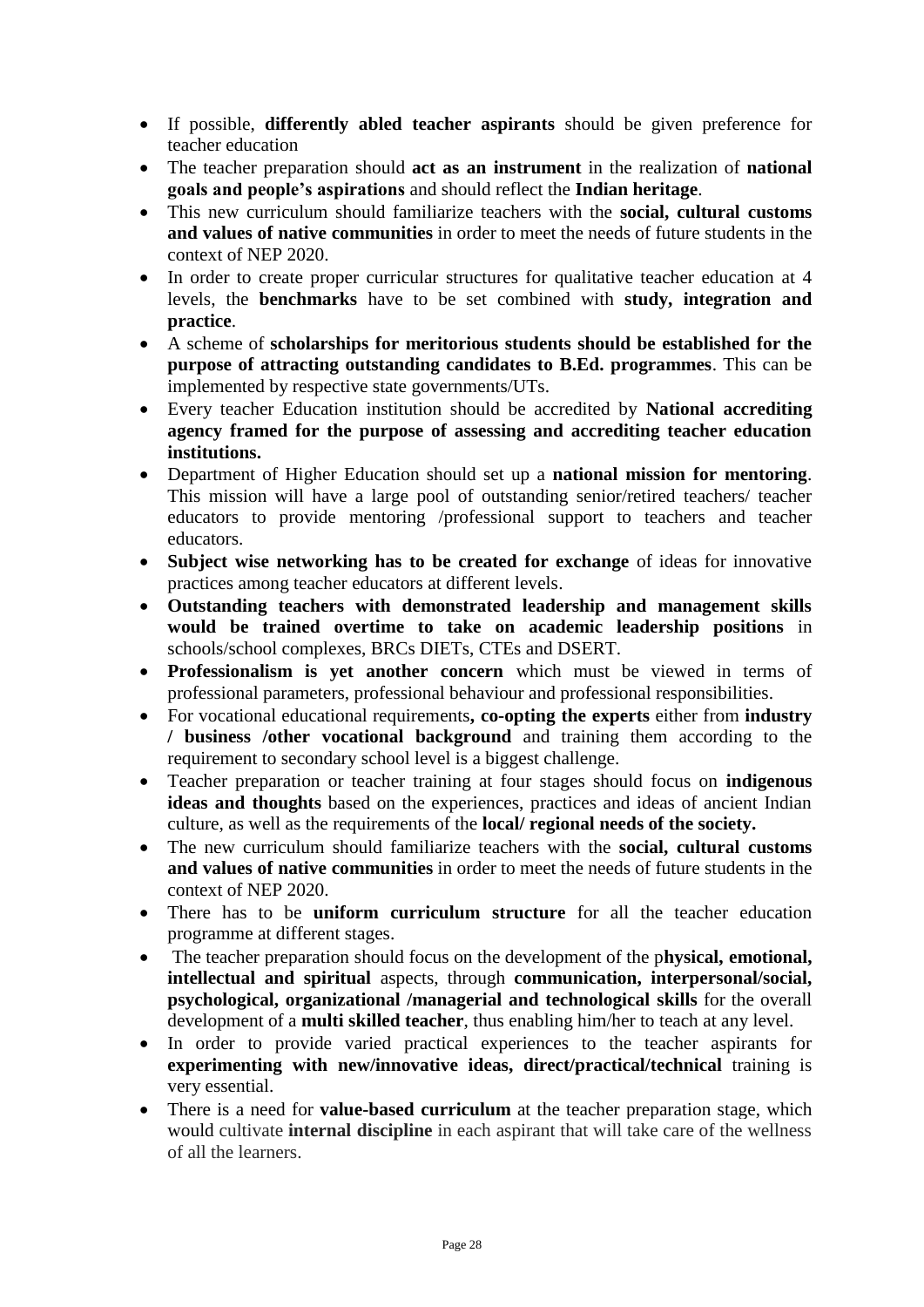- To develop positive attitude towards **constructivist experiences in the teacher aspirants, varied pedagogical practices/approaches** have to be introduced.
- Pedagogical practices (micro-macro teaching practice) should encourage the teacher aspirants for learning with **reflections, learning with discussions, learning with critical thinking, analysis** and experiential learning through collaborative approaches.
- There is a need for technological skills for **streamlining educational planning, administration and management in the educational institutions.**
- **Integrating technology with classroom teaching learning processes to enhance access to e-resources i**s most important for developing thinking capacities in teacher aspirants.
- There is also a need for developing a unique course curriculum for teacher training, to prepare the teacher aspirants **for multi-disciplinary skill** requirement which will enable the teachers to link and co-scholastic subjects like **music, dance, drama, sports, yoga, drawing, designing and programming** with scholastic subjects.
- There is a need to develop a unique course curriculum for training teachers for teaching **sports at school level in order to develop physical and mental fitness in the learner.**
- **RTE act has to be given due importance in teacher education programme,**
- **There is a need for community participation in the teacher education programme at each level.**
- NCTE, Higher Education Department and other state agencies play crucial roles in implementing ITEP.
- The below mentioned **multi-disciplinary skills need to be developed through various activities/events as part of teacher training programme:** 
	- a. **Verbal & non-verbal communication** skills
	- b. **Emotional balance and psychological** skills for overall personality development, by creating interest, curiosity, intelligence, confidence, thinking skills.
	- c. **Social/soft skills like** cooperation, coordination, collaboration, sharing, caring and social responsibilities.
	- d. **Technical skills** like problem solving, troubleshooting, discovery techniques and using of innovative and creative ideas through technological knowledge
	- e. **Managerial skills** like human and material resource management, time management, space management etc.
	- **f. Biological skills** like physical fitness and mental Health
- Placement drive can also be planned since, there are various career opportunities in teacher education:
	- Subject coordinators/ experts/specialists
	- Computer teachers/facilitators
	- Laboratory specialists-science/ maths/ language
	- Digital Library assistants
	- Co-scholastic teachers like Yoga and Physical education, visual and performing arts'
	- Fine arts teacher like music, dance, art and drama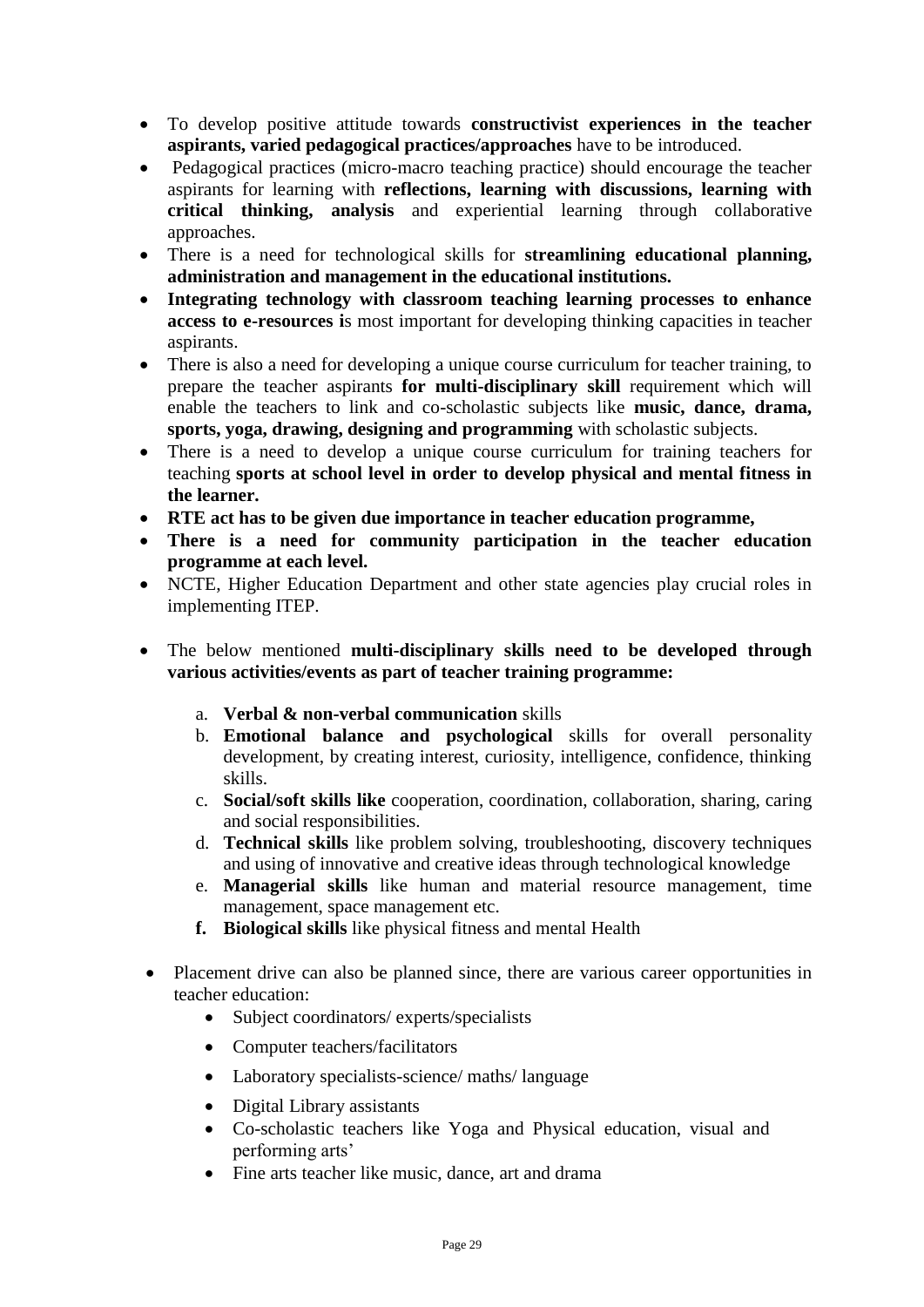- School Counsellors
- Curriculum designers/ developers
- Community service coordinators
- Health and recreation staff
- Academic educational advisors/ consultants
- Adult Literacy Teachers
- Educational administrators and business administrators
- Principals and Directors for Educational institutions
- State teacher education board has to be set by for decentralized administration below national board responsible for implementation of regulations set by national board. A10-member board to be constituted including executive and zonal officers. State board should monitor and provide assistance to teacher eeducation iinstitutions in the state and zonal level which serves as link and pass information between institutions and national board.

#### **Conclusion:**

It is the responsibility of the society and the nature to produce excellent teachers. It is our sacred duty that we get best of best teachers through the program of B.Ed. and M.Ed. There shouldn't be any compromise with the quality. The nation is already suffering because of the average teachers. From all possible angles we must encourage the genius, highly motivated, fully spirited young men and women to the teaching field.

As per NEP 2020, we need to link the good/ **best policies and practices of school education** with **teacher education** for both **pre-service and in-service** education levels with the combination of arts + Science subjects, curricular, co-curricular and extra- curricular activities for 4 different levels/stages **(foundational, preparatory, middle and secondary)**  to develop academic and non-academic skills in teacher aspirants.

Subject wise networking of teacher educators has to be created for exchange of ideas for innovative practices.

## **With all the above aspects, teacher training has to prepare a teacher with thorough content knowledge, with pedagogy and resources along with the evaluation process to achieve expected learning outcomes from the learners.**

Teachers are the guiding stars and lighthouses for the student community. They must be regarded as Gurus and Acharyas. Needless to mention, teachers also need to grow to the level that they command respect from all sections of society.

There is an urgent need to improve the quality of teachers in order to achieve this goal. It is a vital point to discuss how far we have achieved success in rural areas, in the field of primary and middle education. Though the appointment of teachers in government schools are done on the basis of marks obtained in TET, the success rate is not very encouraging.

From this point of view, selecting the right candidates for teaching is critical and this should be done solely on the basis of passion and interest in the field, rather than merely filling the open slots. Otherwise, all the efforts of NEP – 2020 would be futile.